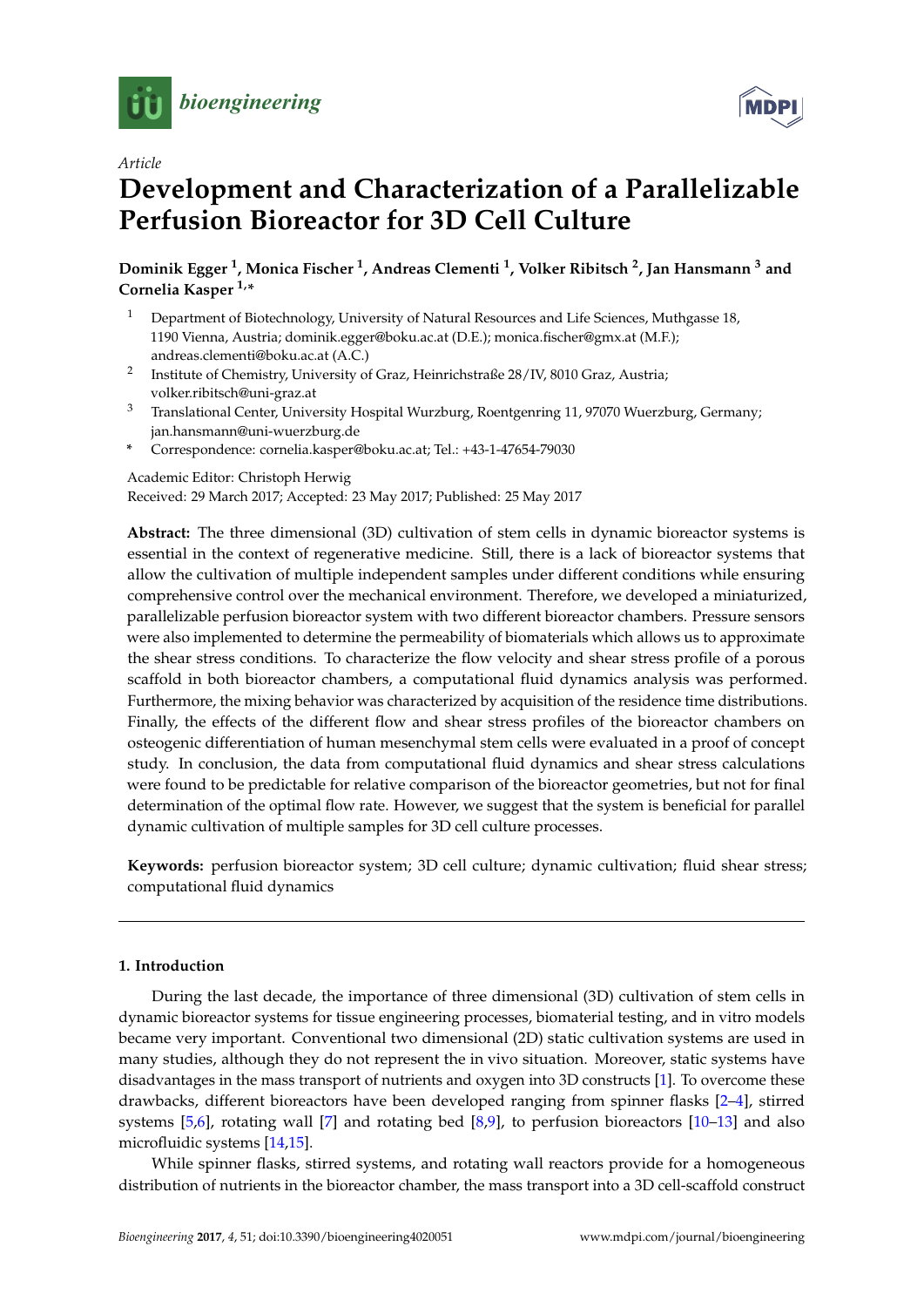is limited. In contrast, perfusion bioreactors force the fluid to actively pass through the scaffold in order to enhance mass transport and avoid concentration gradients [\[13\]](#page-17-7). Moreover, they can be used to control the mechanical environment via the application of fluid shear forces or hydrostatic pressure [\[16,](#page-17-10)[17\]](#page-17-11). Several perfusion systems have been developed and proved to be beneficial for various 3D cell culture purposes [\[18](#page-17-12)[–21\]](#page-17-13). However, currently available systems often have limitations and drawbacks. Most of the systems lack the possibility to cultivate multiple independent samples at once under different conditions. Therefore, the optimization of cell culture conditions is time consuming, costly, and the results may not be reproducible. Online monitoring and recording of cell culture parameters  $(O_2, CO_2)$ , and temperature) is often neglected and valuable information is not available. In addition, most of the systems are not flexible with regards to scaffold size and stiffness, bioreactor chamber and tubing material, or programming of different flow regimes (e.g., alternating or intermittent flow regimes).

Mechanical stimuli such as compression, tension, hydrostatic pressure, or fluid shear forces influence stem cell behavior and often support differentiation towards a specific lineage [\[16,](#page-17-10)[17,](#page-17-11)[22\]](#page-17-14). Consequently, comprehensive knowledge and control over the fluid shear forces in a perfusion bioreactor is desirable. When the bioreactor system and material is well characterized and thus inherent parameters are known, integrated pressure sensors can be used to estimate and control fluid shear forces during cultivation.

Thus, in this study we developed a miniaturized perfusion bioreactor system that together with a tailor-made incubator system is flexible, modular, and parallelizable (up to 16 bioreactors). While a previous study focused on the application of this system [\[23\]](#page-18-0), this study concentrates on the technical characterization. Implemented pressure sensors were characterized and used to determine the permeability of a porous scaffold which is an important material characteristic to predict shear stress. Furthermore, two bioreactor chambers with different geometries were designed and manufactured. Computational simulations were conducted together with pressure measurements and wash out experiments to characterize and compare the bioreactors for their flow velocity profile, residence time distribution, and shear stress conditions. In a proof of concept study, both bioreactor chambers were compared and the entire system was investigated for its suitability for a bone tissue engineering process. For this, human adipose derived mesenchymal stem cells (ASCs) were seeded on the previously characterized porous scaffold and cultivated for 21 days. The flow rate was set to generate shear stress conditions in a physiologic range according to prior shear stress estimations by mathematical models and CFD simulations of both bioreactor chambers.

## **2. Materials and Methods**

#### *2.1. Bioreactor Design*

For the development of a perfusion bioreactor chamber, two different prototypes were designed with the help of computer aided design (CAD). Both the chambers were shaped to be suitable for biomaterials that were 10 mm in diameter (Figure [1\)](#page-2-0). The first bioreactor (BR1) was constructed as simply as possible consisting of only a piston, a housing, and two Luer lock screws made from stainless steel, as described before [\[24\]](#page-18-1). The inner flow channel of the piston was set to a diameter of 3 mm and the maximum scaffold thickness was limited to 12 mm. A fluorelastomer tubing system (VWR, Darmstadt, Germany) with an inner diameter of 1.6 mm connected the bioreactor chamber to a medium reservoir via Luer lock connectors (Pieper Filter, Bad Zwischenahn, Germany). Sealing rings made of ethylene propylene diene monomer (EPDM) 70 (COG, Pinneberg, Germany) were used for sealing of the inner part and the Luer lock connections.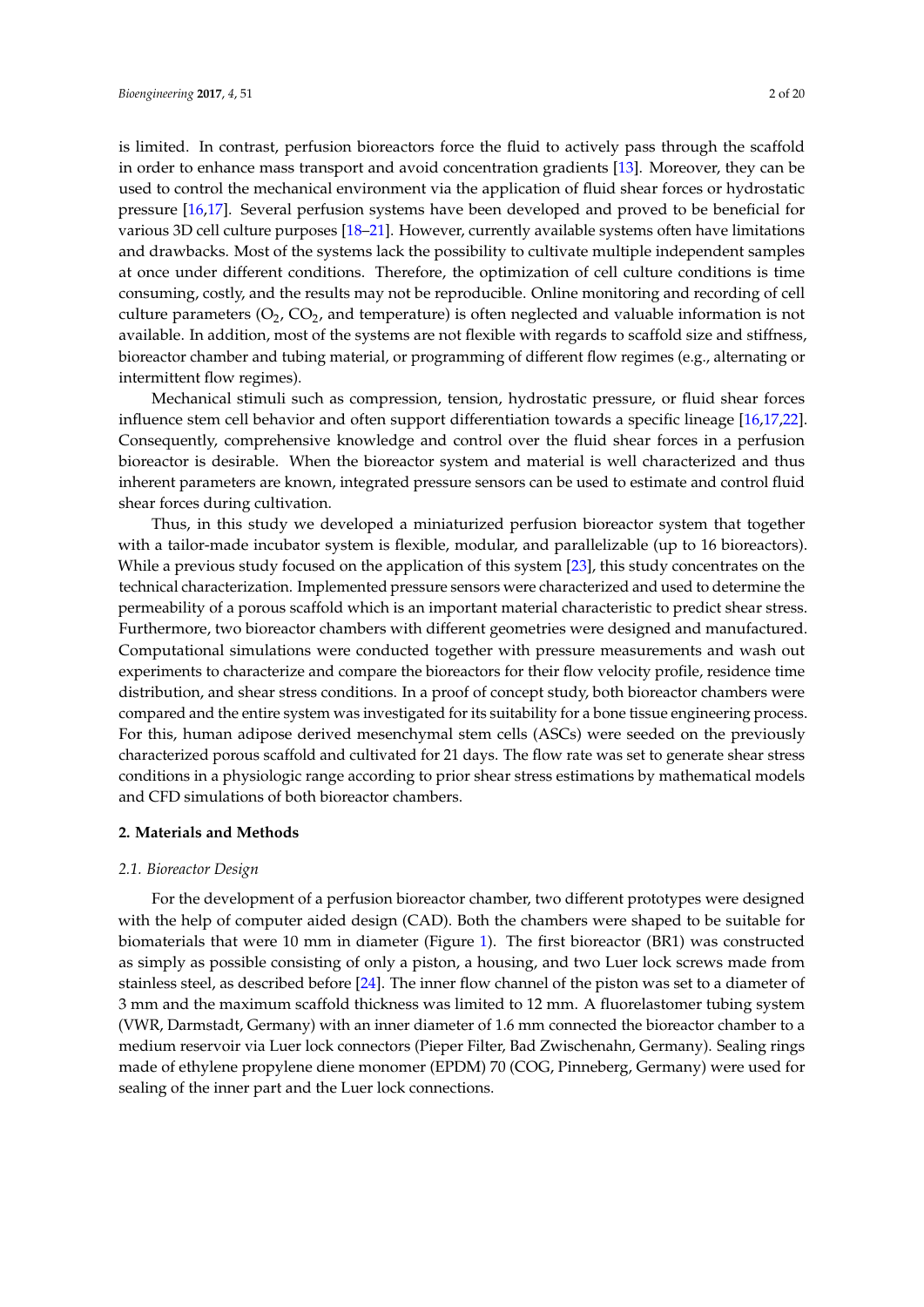<span id="page-2-0"></span>

Figure 1. (A) Explosion view, (B) cross section with inserted biomaterial and (C) pictures of the bioreactor chamber prototypes. The first prototype (BR1) was made of stainless steel whereas the bioreactor chamber prototypes. The first prototype (BR1) was made of stainless steel whereas the second prototype (BR2) made of polyoxymethylene (POM) features two sieve-like medium distribution units (MDU). The flow channel of BR2 opens up to the full diameter of the chamber (detailed view) and the chamber is adjustable in height to allow scaffolds of different thickness to be inserted. The placement of the scaffold in both bioreactors is represented with a yellow box in panel B.

With the second prototype (BR2), several improvements were implemented. Sieve-like medium distribution units (MDU) hold the matrices in place and support proper medium distribution. To force the liquid to flow through the MDUs, they are 10 mm in diameter and sealed with an EPDM 70 ring. Furthermore, 46 pores with a diameter of 650 µm are arranged in a rectangular grid.

Upstream of the first MDU, the flow channel of the piston opens up to the full diameter of the cha[mb](#page-2-0)er (detailed view, Figure 1) to support a more homogeneous flow through the matrix and avoid dead spaces. Downstream of the second MDU, the channel narrows again. Besides, a screw cap was introduced to make the bioreactor chamber more flexible with regards to the thickness of the scaffolds inserted. Matrices with a thickness of 18 mm can be inserted into BR2 while the MDUs hold them in place. Additionally, the Luer lock connectors were implemented in the piston and housing to reduce possible leakage sites. In contrast to BR1, BR2 and the MDUs were manufactured from polyoxymethylene (POM). Materials for both bioreactors were chosen to be compatible with steam sterilization.

## *2.2. Incubator System*

The incubator system "Incubator S 2220" was developed, manufactured, and modified by Fraunhofer IGB, Stuttgart, Germany. This custom-made system is equipped with two peristaltic pumps with a 4-channel pump head (ISM 915 and ISM 721 from ISMATEC, Wertheim, Germany) and two pressure sensors (SP 844 from MEMSCAP, Durham, NC, USA). All standard cell culture parameters like temperature, ambient  $CO<sub>2</sub>$ , and  $O<sub>2</sub>$  are controlled by a Siemens SIMATIC controller. The incubator chamber is easily accessible and allows safe handling of the bioreactor parts. All parameters are monitored and controlled via integrated touch screen panel (Figure [2\)](#page-3-0). The pumping speed is manually adjustable or can be controlled by a feedback loop with the pressure sensors. The incubator chamber can be either equipped with a single bioreactor system, which is equipped with two pressure sensors, an  $O<sub>2</sub>$ -sensor, and a pinch valve for the application of hydrostatic pressure, or with up to eight separate bioreactor systems without additional sensors. Both the setups feature independent media circuits.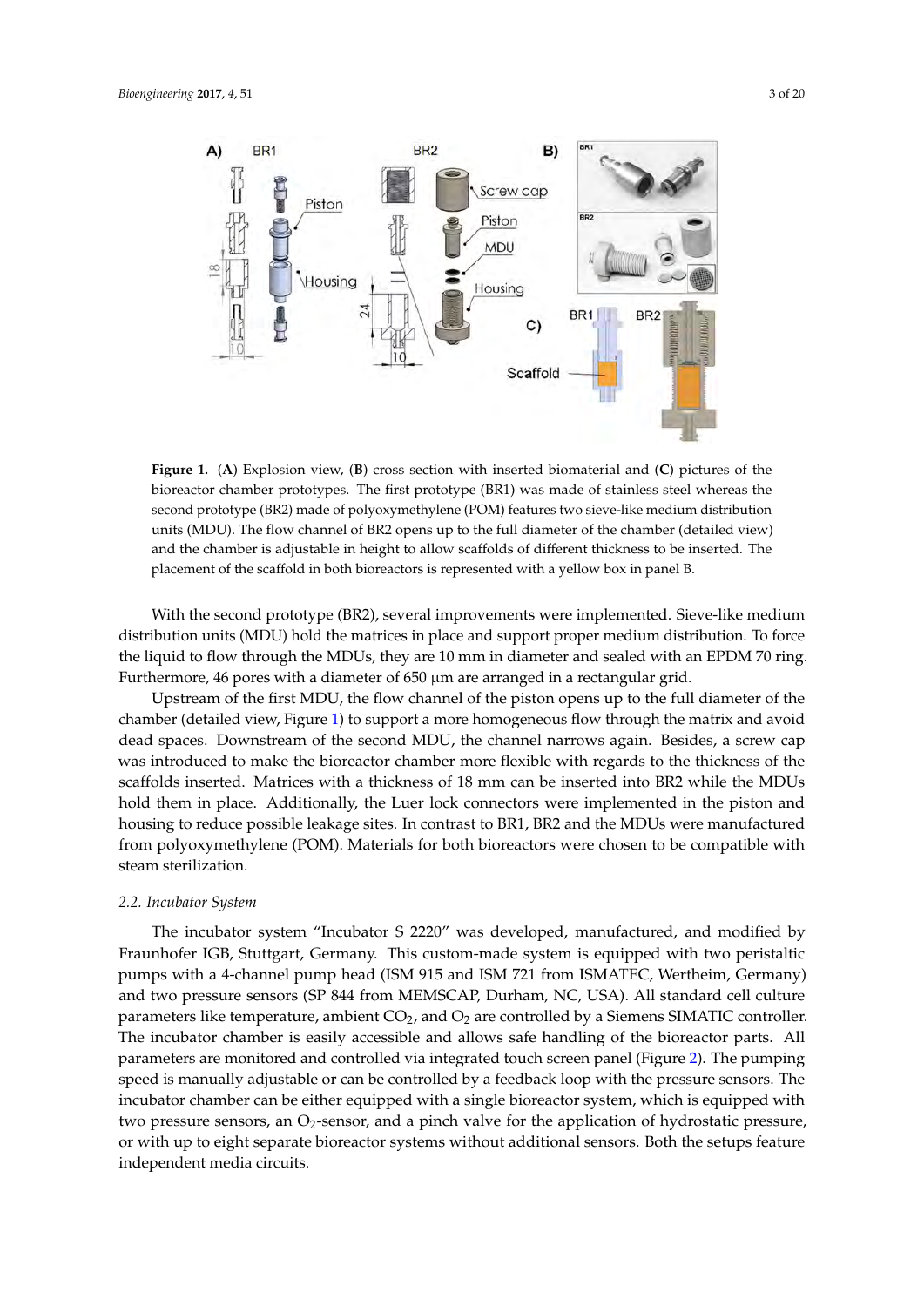<span id="page-3-0"></span>

**Figure 2.** (**A**) Tailor made incubator system developed by Fraunhofer IGB, Stuttgart. A heating plate **Figure 2.** (**A**) Tailor made incubator system developed by Fraunhofer IGB, Stuttgart. A heating plate controls the temperature of the incubator chamber. Two 4 channel pumps can operate several tubing systems at once. A pinch valve can be used to apply hydrostatic pressure (HP). All functions are controlled via a touch screen control panel and all data can be recorded via USB port; (B) Single reactor setup in the incubator system: pressure sensors (P) measure the pressure differential inside the bioreactor system non-invasively; (C) Multi reactor setup: up to eight independent bioreactors can be operated in parallel (modified from [\[23\]](#page-18-0), with permission from S. Karger AG, Medical and The pressure in the bioreactor tubing system was studied for each sensor separately at flow rates  $\mathcal{L}$ incubator systems: pressure systems: pressure sensors (P) measure the pressure differential inside the pressure of pressure differential install inside the pressure of the biometers). comparature temperature of the incubation of the included temperature serious can operate serious can operate

#### ranging from 1.5 to 15 mL/min. For this, the pump was programmed to increase the flow rate stepwise 2.3. Pressure Sensor Characterization

The pressure in the bioreactor tubing system was studied for each sensor separately at flow rates ranging from 1.5 to 15 mL/min. For this, the pump was programmed to increase the flow rate stepwise by  $0.5$  mL/min every  $10$  min ( $n = 3$ ). As the data acquisition system recorded each change in pressure, these measurements resulted in  $4423 \pm 4$  data points for each flow rate. A circular bioreactor setup filled with double distilled water (37 °C) was used during sensor characterization (Figure [3\)](#page-3-1). fill double distilled water  $(s, \nabla)$  was used during sensor characterization (Figure

<span id="page-3-1"></span>

**Figure 3.** Scheme and picture of the bioreactor setup used during fluid shear stress prediction **Figure 3.** Scheme and picture of the bioreactor setup used during fluid shear stress prediction measurements. Water at 37 °C was pumped through the bioreactor chamber containing the porous scaffold Sponceram. Pressure sensors measured the pressure upstream (P1) and downstream (P2) of the bioreactor chamber non-invasively. Sponceram is depicted as volume rendering of a microCT scan and scaffold dimensions are given as  $h =$  height,  $d =$  diameter, and  $A =$  area.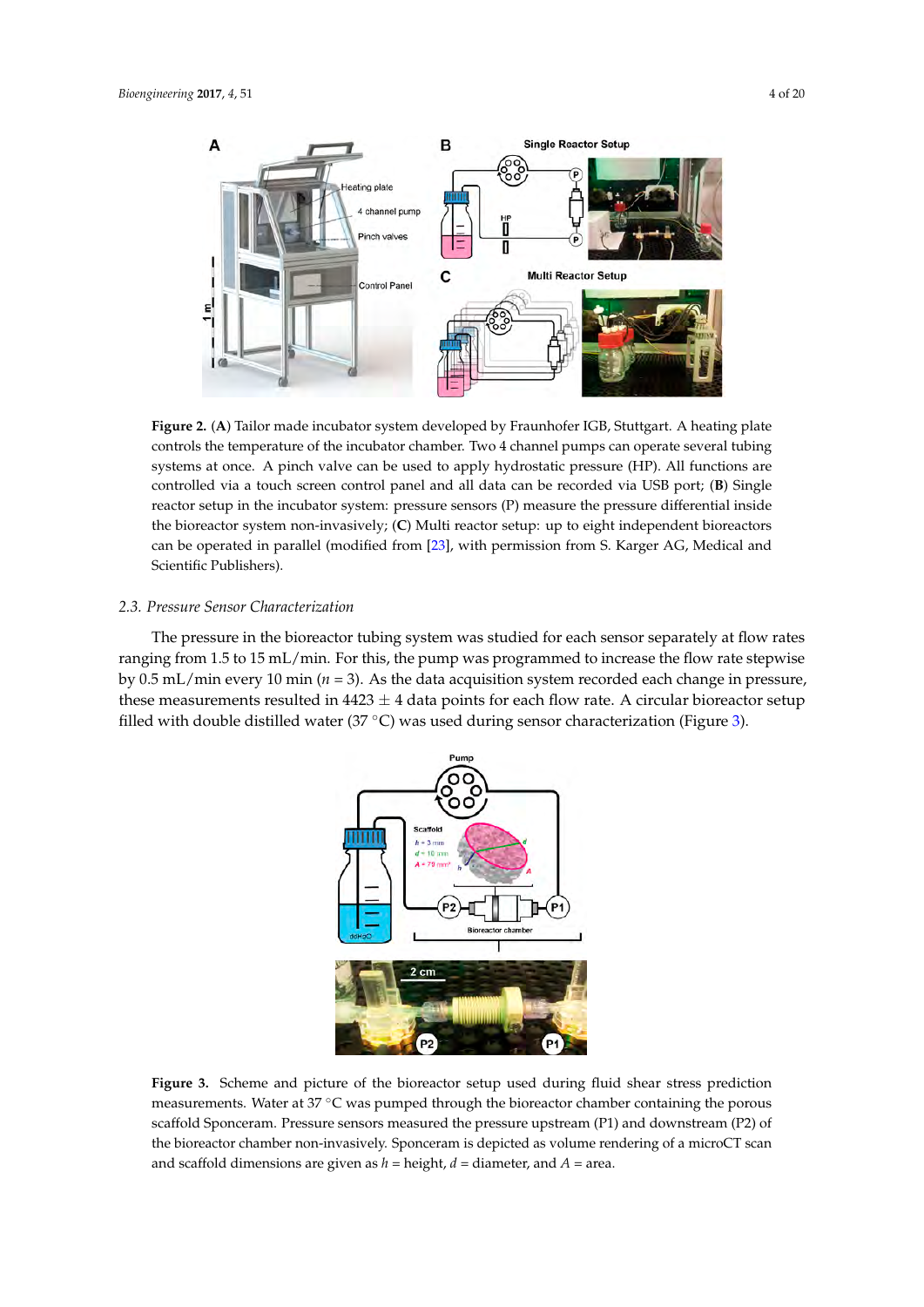#### <span id="page-4-0"></span>*2.4. Determination of Permeability*

The permeability *k* is an important material constant, which allows the estimation of shear forces occurring at different flow velocities. To measure the permeability of a porous scaffold, the pressure inside the bioreactor system was measured simultaneously upstream  $(P_1)$  and downstream of the bioreactor chamber (P2) at different flow rates (Figure [3\)](#page-3-1). The differential pressure ∆*P* (P1−P2) can be used together with characteristics of the biomaterial to calculate the permeability *k* with Darcy's law:

$$
k = \frac{Q \cdot \mu \cdot h}{A \cdot \Delta P} \tag{1}
$$

where *Q* refers to the volumetric flow rate,  $\mu$  is the dynamic viscosity of water at 37 °C, *h* is the height, and *A* the area of the biomaterial. The scaffold Sponceram (Zellwerk GmbH, Eichstaedt, Germany) used in this study is a ceramic zirconium dioxide matrix (Figure [3\)](#page-3-1). Porosity (66.7%) and average pore size (510  $\mu$ m) were derived from  $\mu$ CT scans (data not shown). It was shown to have bone-like properties [\[25\]](#page-18-2) and thus was suggested to be a suitable matrix for bone tissue engineering processes. The scaffold discs used in this study were 10 mm in diameter and 3 mm in thickness.

The differential pressure was measured at different flow rates ranging from 1.5 to 15 mL/min (increment of 0.5 mL/min) with the same setup used during sensor characterization (Figure [3\)](#page-3-1). The data was recorded with the incubator's data acquisition. Each flow rate was measured for 10 min resulting in  $4484 \pm 71$  data points for each flow rate and measurement. Three randomly picked Sponceram discs were used for the measurements (each *n* = 3).

#### <span id="page-4-1"></span>*2.5. Computational Fluid Dynamics*

To estimate the flow profile and streamlines in the empty bioreactor, 3D models of both bioreactor cartridges were generated with CAD in Solidworks 2015 (Waltham, MA, USA) and imported to COMSOL Multiphysics™ (Burlington, Florence, NJ, USA). The porous media flow model was used where the steady-state Navier-Stokes equations were solved. The material was set to *water* at 37 ◦C, the inlet boundary condition to *velocity* with *normal inflow velocity*, and the outlet boundary condition was set to *pressure*. For all solid walls, *no slip boundary* conditions were set. The mesh was created by COMSOL with a *normal* element size. The shear stress distribution in a porous scaffold was simulated with the same model. To simplify the scaffold, a cylinder of the same dimensions with porous matrix conditions was introduced to the model. The porosity of the scaffold was set to be 66.7% and permeability was determined by measuring the pressure differential of the bioreactor in- and outlet and was set to 1.7  $\pm$  0.9  $\times$   $10^{-10}$  m<sup>2</sup> (see Section [2.4\)](#page-4-0).

A stationary study was conducted using 3.6, 17.8, and 35.6 mm/s as flow velocities at the bioreactor inlet which corresponds to the volumetric flow rates of 1.5, 7.5, and 15 mL/min. The velocity profile, streamlines, and shear stress distribution of the bioreactor chambers were plotted from these results.

#### *2.6. Residence Time Distribution*

To characterize the mixing behavior of a bioreactor system, the residence time distribution (RTD) can be obtained from wash out experiments. For this, a Dirac pulse with the tracer substance methylene blue is injected at the entrance of the bioreactor chamber. Simultaneously, the concentration of the tracer substance at the exit is measured.

First, the bioreactor volume  $V_R$  was measured by weighing the reactor chamber with and without water. The volumetric flow rate *Q* was measured by weighing the water that was pumped through the system within a certain time. The hydrodynamic residence time *T* was derived from *VR*/*Q*.

To obtain the RTD, a Dirac pulse of 100 µL methylene blue solution (Carl Roth, Karlsruhe, Germany) 1:18 in ddH<sub>2</sub>O was injected at the entrance of the bioreactor chamber during perfusion. Drops were collected 10 cm downstream in a 96 well plate and the absorbance at 688 nm of each well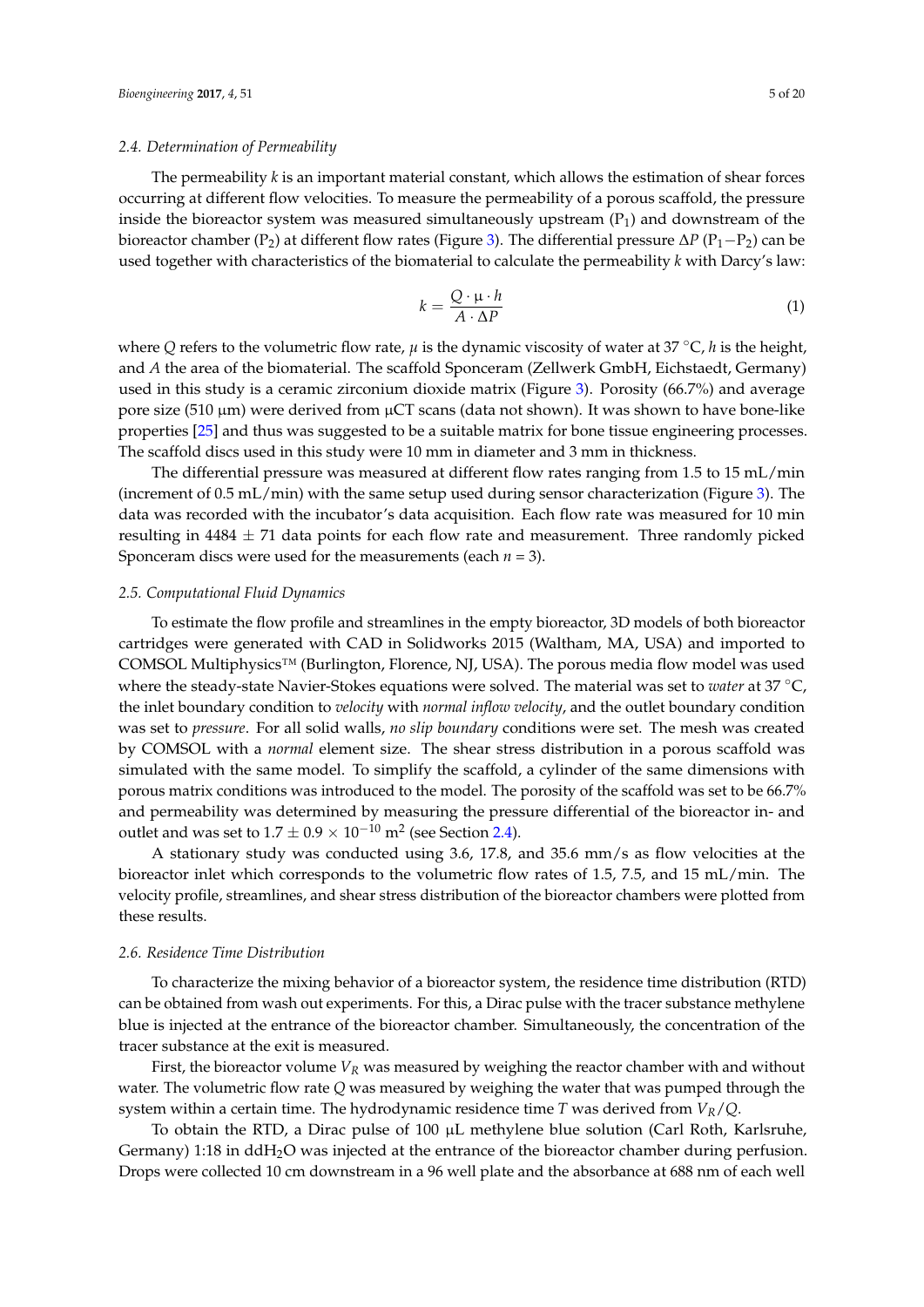was measured with a plate reader (Infinite M1000, Tecan, Männedorf, Switzerland). The measurement was carried out for  $t = 0...$  4  $\times$  *T* at 0.6, 1.5, and 3 mL/min (at least  $n = 3$ ). To investigate the influence of a bone like porous matrix inside the chamber, the measurements were performed with and without Sponceram.

The RTD was then derived from the data collected in the washout experiments as described before  $[9]$ . Briefly, the residence time function  $E(t)$  is calculated by dividing the concentration of the tracer at each time point by the integral of the tracer concentration from 0 to  $4 \times T$ . To compare measurements of different bioreactors, the dimensionless residence time function *E*(Θ) can be derived from  $E(t)$ .

The tanks-in-series (TIS) model describes real bioreactors as a cascade of perfectly mixed continuous stirred tank reactors (CSTR) with *N* tanks in series [\[26\]](#page-18-3). For *N*→1 the bioreactor behaves like a CSTR, and for *N*→∞ it behaves like a plug flow reactor (PFR) without any axial mixing. Data obtained in the washout experiments was fit to the TIS model with a global curve fit using the software OriginPro (OriginLab, Northampton, MA, USA) with *N* as the key parameter of the following equation:

$$
E(\Theta) = \frac{N(N\Theta)^{N-1}}{(N-1)!} e^{(-N\Theta)}
$$
\n(2)

A real bioreactor can also be described with the dispersion model where the dimensionless Bodenstein number *Bo* describes the ratio between convective transport and axial diffusion. For a system with open-open boundary conditions it can be derived from the response curve of a Dirac pulse as follows:

$$
Bo = \frac{1 + \sqrt{8 \cdot \sigma_{\Theta}^2 + 1}}{\sigma_{\Theta}^2} \tag{3}
$$

$$
\sigma_{\Theta}^2 = \frac{\sigma^2}{T^2} \tag{4}
$$

With  $\sigma^2$  as the variance and  $\sigma^2_{\Theta}$  as the dimensionless variance. For  $Bo\rightarrow 0$  the axial dispersion is high, indicating strong back mixing. For *Bo*→∞, the axial dispersion is 0, indicating no back mixing.

#### *2.7. Fluid Shear Stress Estimation*

Fluid flow induced shear stress is an important parameter in cell culture processes. Thus, after determination of the permeability, the fluid shear stress was calculated from the CFD data. For laminar flow systems, the wall shear stress *τ<sup>ω</sup>* is defined by the normal velocity gradient at the wall:

$$
\tau_{\omega} = \mu \frac{\partial u}{\partial n} \tag{5}
$$

where  $\mu$  is the dynamic viscosity,  $u$  the flow velocity, and  $n$  is the  $x$ -,  $y$ -, and  $z$ -direction. Based on Equation (5), the average (*τωavrg*) and maximum shear stress (*τωmax*) was calculated from the entire scaffold *domain* which was introduced in the COMSOL model as described in Section [2.5.](#page-4-1) Furthermore, the CFD derived shear stress was compared with a model proposed by Vossenberg et al. [\[27\]](#page-18-4) which uses the permeability constant k as an indicator for shear stress.

It also uses the permeability constant *k* to calculate *τωavrg* and *τωmax* at a flow velocity of 100 µm/s:

$$
\tau_{\omega\omega\sigma} = 9.82 \cdot 10^{-12} k^{-0.914} \tag{6}
$$

$$
\tau_{\omega max} = 3.36 \cdot 10^{-10} k^{-0.807} \tag{7}
$$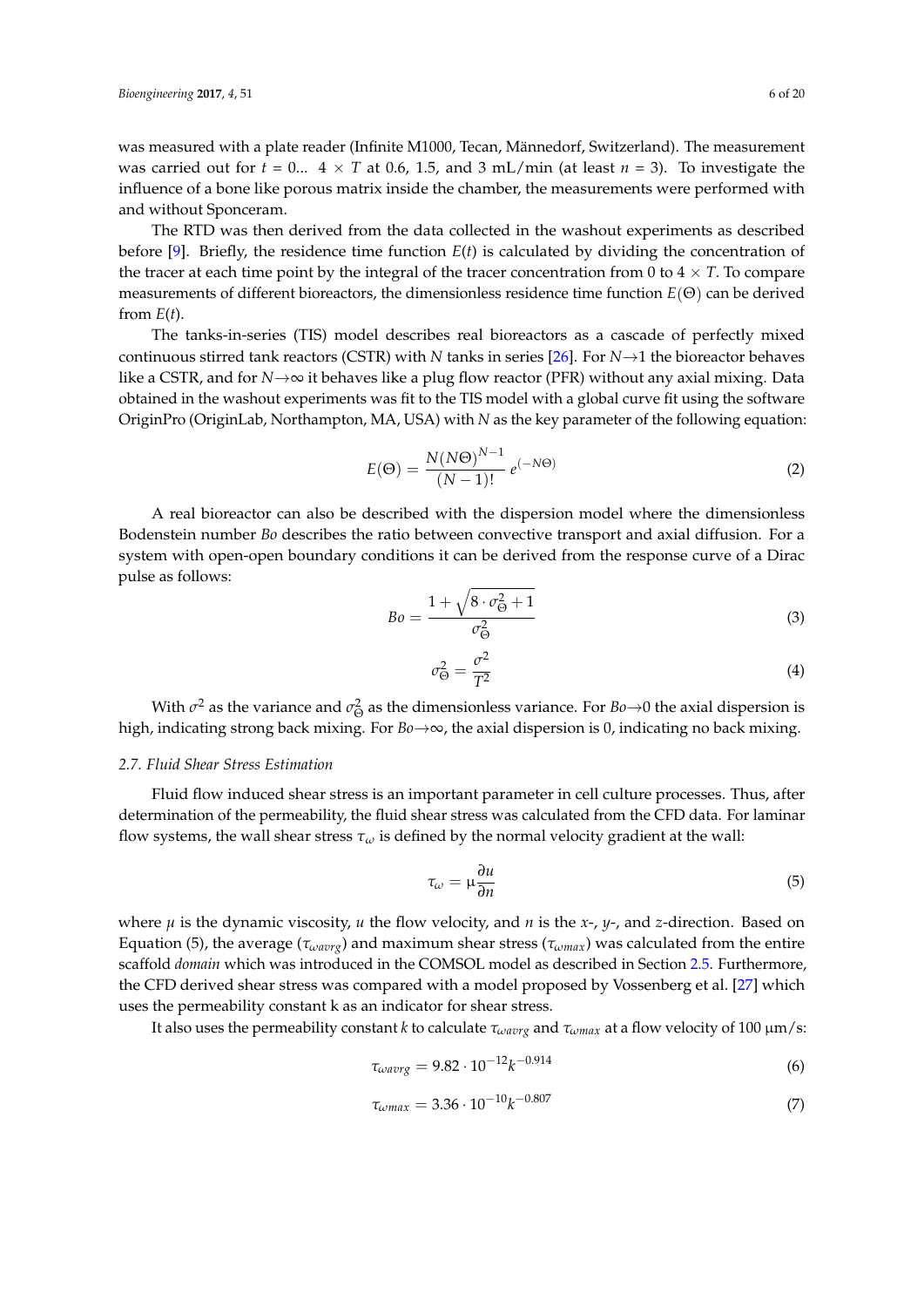In fact, Equations (5)–(7) are only valid in systems with laminar flow assuming Darcy's law is applicable. This is the case as long as the interstitial Reynolds number *Re<sup>i</sup>* < 8 [\[28\]](#page-18-5). Consequently, *Re<sup>i</sup>* was calculated from the bioreactor and scaffold parameters:

$$
Re_i = \frac{\rho \psi u D_P}{\mu (1 - \varepsilon)}\tag{8}
$$

where  $\rho$  is the density of water at 37 °C,  $D_p$  is the average pore diameter,  $\psi$  is the sphericity (for simplicity assumed to be 1), and *ε* is the porosity.

## *2.8. Cell Culture*

Human ASCs used in this study were isolated from female donors (42, 48, and 52 years old) as described previously [\[24\]](#page-18-1). Isolation from human tissue was approved by the ethics committee of the Medical University Vienna, Austria (EK Nr. 957/2011, date: 30 January 2013). All donors gave written consent. Briefly, fat tissue obtained from abdominoplasty was minced with scissors and digested with collagenase type I (Sigma Aldrich, St. Louis, MO, USA). After several centrifugation and washing steps, the stromal vascular fracture was released in a cell culture flask and ASCs were selected by plastic adherence. The donor tissue was processed within 3–6 h after surgery.

After isolation, ASCs were cultivated in standard medium composed of MEM alpha (Thermo Fisher Scientific, Waltham, MA, USA), 0.5% gentamycin (Lonza, Basel, Switzerland), 2.5% human platelet lysate (PL BioScience, Aachen, Germany), and 1 U/mL heparin (Ratiopharm, Ulm, Germany) in a humidified incubator at 37 °C and 5% CO<sub>2</sub>. Cells were cryo-preserved in 77.5%  $\alpha$ MEM, 12.5% HPL, 10% DMSO (Sigma Aldrich), and 1 U/mL heparin, as described previously [\[9\]](#page-17-5). After thawing, the cells were expanded for two passages in T-flasks (Sarstedt, Nümbrecht, Germany) and harvested via accutase (GE healthcare, Little Chalfont, UK) treatment to be used for cultivation in the bioreactor system. For cell culture experiments, cells of the three donors were mixed in equal amounts before seeding.

#### *2.9. Bioreactor Cultivation*

To evaluate the influence of the different flow profiles and shear stress distributions of BR1 and BR2 on osteogenic differentiation, human ASCs were cultivated for 21 days on Sponceram. Prior to seeding, Sponceram matrices were steam sterilized. After steam sterilization, Sponceram matrices were seeded with 50  $\mu$ L of a 6  $\times$  10<sup>6</sup> cells/mL cell suspension of ASCs (passage 2, *n* = 3 donors) and incubated for 2 h at 37 ◦C before they were carefully covered with medium. Cells seeded on a 12 well plate (4000 cells/cm<sup>2</sup>) served as the 2D static control. The seeded matrices were transferred to the bioreactor chamber (3D dynamic) after 3 days or were kept in the well of a 6 well plate (3D static). The bioreactors and 6 well plates were filled with either 10 mL osteogenic differentiation medium (ODM; standard medium supplemented with 5 mM beta-glycerolphosphate, 0.1  $\mu$ M Dexamethasone, 200 µM L-ascorbate-2-phosphate, all from Sigma Aldrich, St. Louis, MI, USA) whereas the 12 well plates were filled with 2 mL. Perfusion in the bioreactors were set to a flow rate of 1.5 mL/min. Cells were cultivated for 21 days and the medium was changed every 2–3 days (1 mL for determination of ALP activity, glucose, and lactate) while 6 mL were exchanged on day 7 and 14.

#### *2.10. DNA Quantification*

Prior to DNA extraction, 3D samples were grinded whereas 2D samples were detached by accutase treatment. Lysis buffer containing 0.1 mg/mL Proteinase K (Sigma Aldrich) was then added to each sample before incubating the samples (3 h, 37 ℃, 100 rpm). DNA was precipitated with 100% ethanol and after centrifugation (14,000× *g*, 20 min, 4 ◦C) was washed with 70% ethanol. The pellet was dried, resuspended in TE buffer, and stored at 4℃. DNA was quantified using the Invitrogen™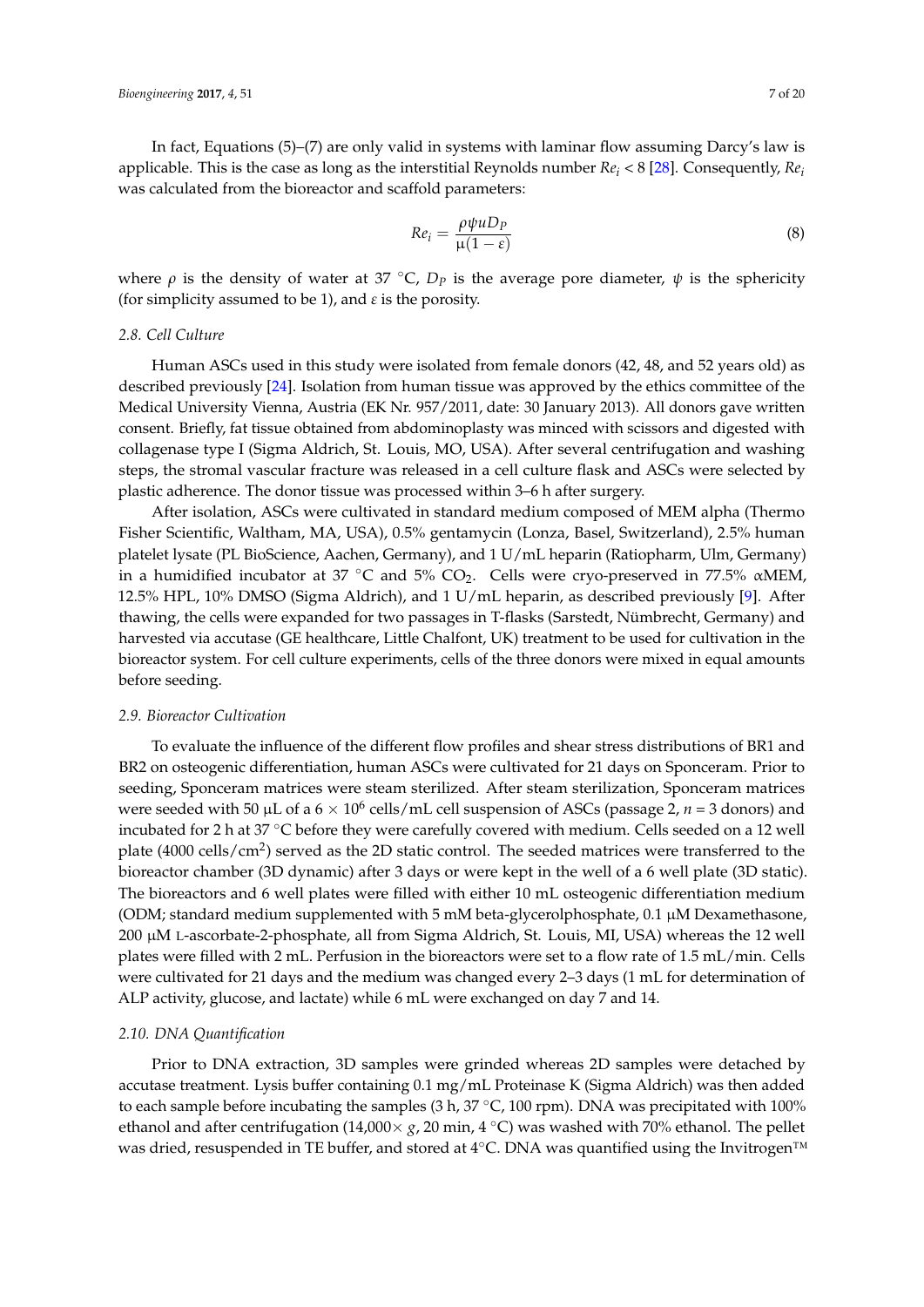Quant-It<sup>™</sup> PicoGreen<sup>®</sup> dsDNA Assay Kit according to instructions provided by the manufacturer (Invitrogen, Carlsbad, CA, USA).

## *2.11. Alkaline Phosphatase Activity*

Alkaline phosphatase (ALP) as an osteogenic marker can be detected in the cell culture supernatant. To determine the ALP activity, the supernatants were transferred into a 96-well plate  $(8 \times 80 \,\mu L)$  per condition) and 20  $\mu L$  of a p-nitrophenyl phosphate stock solution (Sigma Aldrich) was added to each well. After 60 min of incubation, the absorption at 405 nm was detected and the ALP activity was calculated from this data.

## *2.12. DAPI Staining*

Prior to staining the cell nuclei with 4',6-diamidin-2-phenylindol (DAPI), the samples were fixated with 96% ethanol. Cells or scaffolds were rinsed with PBS, covered with DAPI staining solution  $(1 \mu L$  DAPI stock in DAPI buffer), and incubated for 20 min at room temperature. Subsequently, the cells were rinsed with PBS twice and documented by fluorescence microscopy (excitation/suppression filter: 360/470 nm). For better comparability, the fluoresence micrographs of the different conditions were taken with consistent parameters (exposure, gain, and gamma) and images of the entire sample were acquired at 4-fold magnification (30–40 images per sample). Subesquently, images were digitally merged with the software "Microsoft Image Compositor Editor" to give a comprehensive overview of the entire scaffold.

## *2.13. Matrix Mineralization*

Calcium content of the extracellular matrix was observed by calcein (calcium deposition) and von Kossa (phosphate deposition) stain. Samples were fixated with 96% ethanol. For calcein staining, samples were washed with ddH<sub>2</sub>O and incubated over night at 4  $\degree$ C in calcein staining solution  $(0.1 \,\mu g/mL$  in ddH<sub>2</sub>O; Sigma Aldrich). Afterwards, cells were washed with PBS and observed with a fluorescence microscope (exposure: 205 ms; gain:  $1 \times$ ; gamma:  $1 \times$ ).

To observe phosphate deposition, the fixated cells were washed with  $ddH<sub>2</sub>O$  and incubated in 1 mL AgNO<sup>3</sup> solution (5% *w*/*v*; Carl Roth) for 30 min and were light protected. After the samples were rinsed with ddH<sub>2</sub>O and exposed to UV light for 2 min (each side), they were incubated in Na<sub>2</sub>S<sub>2</sub>O<sub>3</sub> (5% *w*/*v*, Sigma Aldrich). Samples were rinsed with ddH2O and the staining was documented with a flatbed scanner.

## *2.14. Statistical Analysis*

All data are expressed as mean values  $\pm$  standard deviation. The data was analyzed using Microsoft Excel, OriginPro, and GraphPad Prism. Multiple comparisons were carried out using one-way analysis of variance followed by the Dunnett's or Tukey's multiple comparisons test. Values of *p* < 0.01 with a confidence interval of 99% were defined as statistically significant.

## **3. Results**

## *3.1. Flow Profile and Residence Time Distribution*

A homogeneous flow profile throughout the bioreactor chamber is preferable since nutrition supply and waste removal is crucial in every 3D cultivation. Thus, a computational study was conducted to simulate the distribution of flow velocity and streamlines in the bioreactor with and without a scaffold inserted. The flow profile of the empty BR1 indicates a higher flow velocity exclusively in the center of the chamber (Figure [4\)](#page-8-0). In contrast, the outer areas display velocities close to zero while circular streamlines indicate dead spaces. After introducing the scaffold into the model, higher flow velocities were especially observed in the center region. In contrast, the medium distribution units (MDUs) of BR2 seem to support a homogeneous flow profile. The average and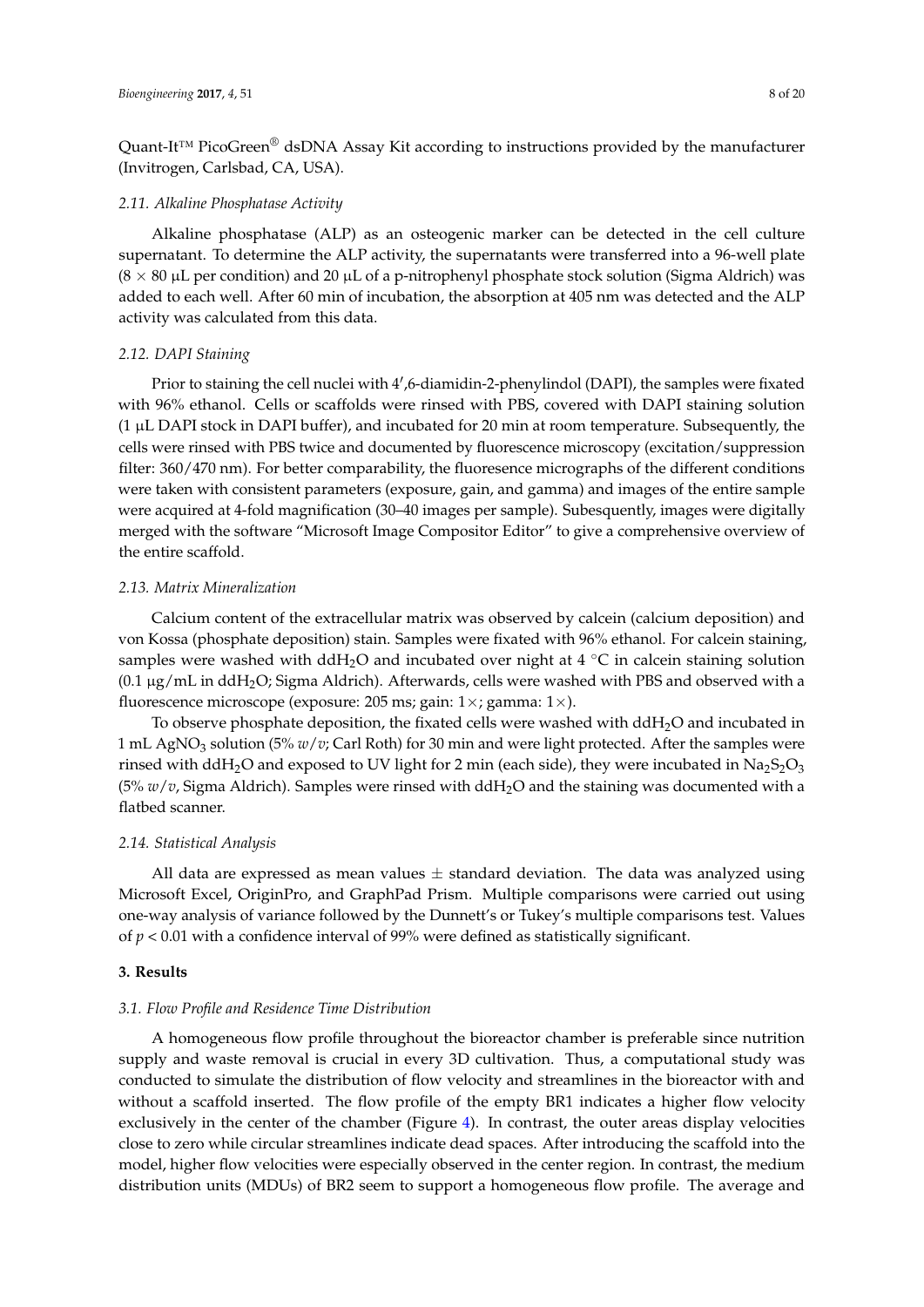<span id="page-8-0"></span>maximum velocity of the fluid that passed through the scaffold was derived from the CFD data (Table [1\)](#page-8-1). In BR1 the maximum flow velocity is 16-fold higher than the average velocity whereas it is only 5-fold higher in BR2. Therefore, the MDUs seem to support a homogeneous flow velocity profile BR2 and reduce flow velocity peaks.  $\frac{3.5 \text{ NDM}}{2}$  $n_{\rm c}$ , the mDOs seem to support a nonlogeneous no



**Figure 4.** Computational model of the flow profile with streamlines of the bioreactor chambers BR1 **Figure 4.** Computational model of the flow profile with streamlines of the bioreactor chambers BR1 and BR2 without and with a scaffold inserted (porosity: 66.7%, permeability  $1.74 \times 10^{-10}$  m<sup>2</sup>) at a flow rate of 1.5 mL/min (3.6 mm/s). Streamlines and the flow profile indicate a more homogeneous flow rate of 1.5 mL/min (3.6 mm/s). Streamlines and the flow profile indicate a more homogeneous flow distribution in BR2 due to the medium distribution units. distribution in BR2 due to the medium distribution units.

<span id="page-8-1"></span> $T$  residence time distribution (RTD) of a bioreactor characterizes the mixing behavior, and mixing behavior, and  $\alpha$ **Table 1.** CFD derived data of the average and maximum velocities of fluid passing the scaffold inside<br> **Table 1.** CFD derived data of the average and maximum velocities of fluid passing the scaffold inside RTDs of two different bioreactor chambers at different flow rates with or without a scaffold inserted. the bioreactor chambers BR1 and BR2.

| <b>Bioreactor</b> | <b>Inlet Velocity</b><br>[mm/s] | <b>Average Velocity</b><br>[mm/s] | Maximum<br>Velocity [mm/s] | Maximum/Average<br>Velocity |
|-------------------|---------------------------------|-----------------------------------|----------------------------|-----------------------------|
|                   | 3.5                             | 0.4                               | 6.2                        | 16.0                        |
| BR <sub>1</sub>   | 17.7                            | 1.9                               | 30.0                       | 15.4                        |
|                   | 35.4                            | 3.9                               | 56.5                       | 14.5                        |
| BR <sub>2</sub>   | 3.5                             | 0.3                               | 1.7                        | 5.3                         |
|                   | 17.7                            | 1.6                               | 8.6                        | 5.3                         |
|                   | 35.4                            | 3.2                               | 17.3                       | 5.4                         |

The residence time distribution (RTD) of a bioreactor characterizes the mixing behavior, and consequently is an important parameter in bioprocess engineering. In this study we compared the Examples the distribution of the product in exceptions of the main state, we complete the RTDs of two different bioreactor chambers at different flow rates with or without a scaffold inserted. Ratios of the ideal hydrodynamic residence time  $T$  and the real mean residence time  $T_m$  at different flow rates were compared (Table [2,](#page-9-0) Figure [5\)](#page-9-1).

*T* is a theoretical value that describes the time a fluid volume needs to pass through the bioreactor when no back mixing occurs (like in an ideal PFR). As expected, both bioreactors did not behave like an ideal PFR and *T<sup>m</sup>* was higher than *T* (12–37%), indicating back mixing. Moreover, *Tm*/*T* does not appear to be affected by flow rate or bioreactor geometry significantly. However, in BR2 the ratio of *Tm*/*T* seems to decrease with higher flow rates and is lower at 3 mL/min than in BR1 showing a more PFR like behavior.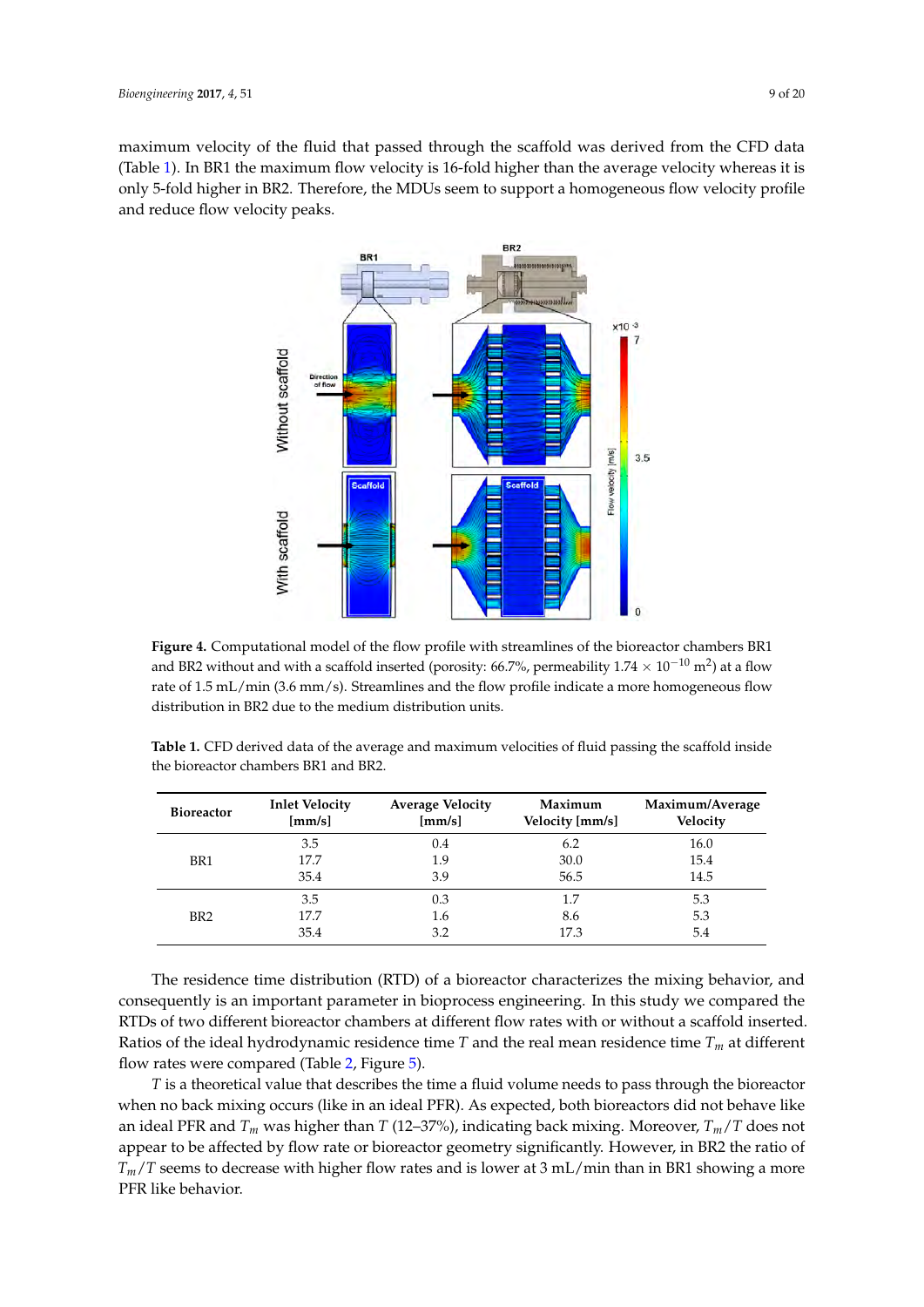| Condition            | Difference to $T$ [%] |              |              |
|----------------------|-----------------------|--------------|--------------|
| Flow rate $(mL/min)$ | 0.6                   | 1.5          | 3.0          |
| BR1 empty            | $16 \pm 0.1$          | $12 \pm 0.4$ | $30 \pm 0.3$ |
| BR2 empty            | $37 \pm 1.1$          | $27 \pm 0.8$ | $23 \pm 1.7$ |
| BR1 with scaffold    | $18 \pm 0.1$          | $31 \pm 1.7$ | $23 \pm 1.7$ |
| BR2 with scaffold    | $27 \pm 0.6$          | $16 + 0.5$   | $15 \pm 0.7$ |

<span id="page-9-0"></span>**Table 2.** Differences of the mean residence time  $Tm$  to the ideal hydrodynamic residence time  $T$  in percent (at least  $n = 3$ ).

<span id="page-9-1"></span>

**Figure 5. (A)** Hydrodynamic residence time and (**B**) residence time distribution of BR1 and BR2 without inserted scaffold. (**C**) Hydrodynamic residence time and (**D**) residence time distribution of BR1 and BR2 with inserted scaffold.

The curve fit of the RTDs of the empty bioreactor indicate a correlation between increasing flow rate and stronger mixing, resulting in a more CSTR like mixing behavior (Figure 5). At lower [flo](#page-9-1)w rates the fluid behaves more like that in a PFR. Besides, inserting a scaffold seems to inhibit back mixing and instead promotes a more uniform flow.

The tanks in series and the Bodenstein number *Bo* were both derived from the RTDs and are compared in Table [3.](#page-10-0) Generally, more tanks in series were observed at lower flow rates indicating a more plug flow like behavior. The chamber geometry of BR2 seems to support a more laminar flow of a scaffold into the fluid pathway supports a plug flow behavior. For the flow rates of 1.5 and 3.0 mL/min, *N* is between 2.5 and 5.7. When *N*→1 the system is considered to be mixed completely. Thus, a flow rate of 1.5 mL/min and higher can be considered as optimal mixing. with less back mixing whereas the chamber of BR1 seems to improve back mixing. Again, the insertion

I he Bodenstein number was derived from the raw data (not from the global curve fit) and should<br>behave similar to the number of tanks-in-series model. It is highest at the lowest flow rate indicating low axial dispersion (except for BR1 empty). Although*, Bo* does not decrease with the flow rate considerably like the number of tanks in series. The Bodenstein number was derived from the raw data (not from the global curve fit) and should

The data from the computational model together with the RTDs indicate almost optimal mixing in BR1 with a heterogeneous flow profile. In contrast, BR2 demonstrated less mixing but a homogeneous flow velocity profile.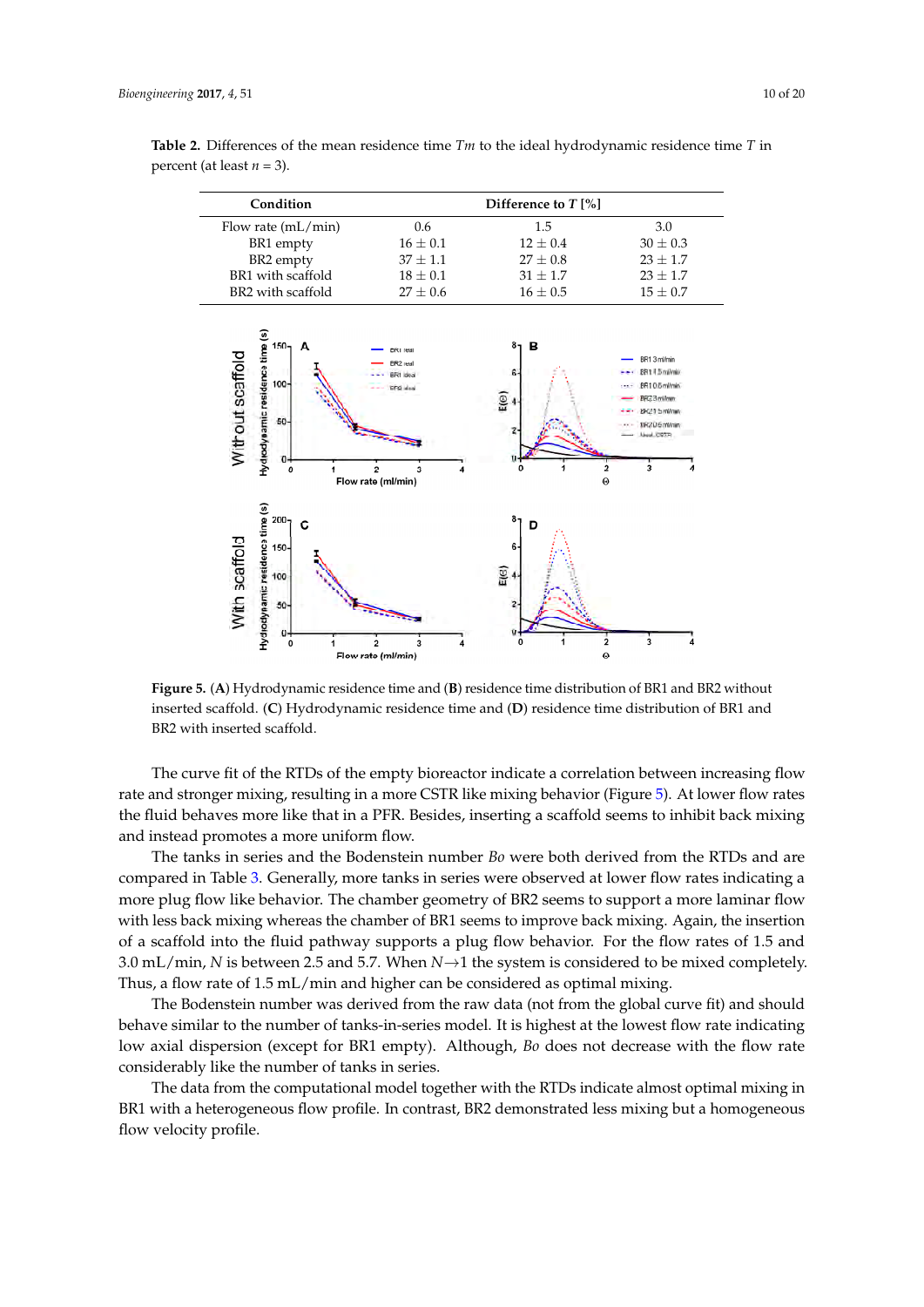| <b>Flow Rate</b>  | <b>Tanks in Series</b> |     | <b>Bodenstein Number</b> |     |     |     |
|-------------------|------------------------|-----|--------------------------|-----|-----|-----|
| (mL/min)          | 0.6                    | 1.5 | <b>3.0</b>               | 0.6 | 1.5 | 3.0 |
| BR1 empty         | 4.6                    | 4.8 | 2.5                      | 6.1 | 6.3 | 7.0 |
| BR2 empty         | 9.7                    | 4.8 | 2.5                      | 7.4 | 6.7 | 5.9 |
| BR1 with scaffold | 9.7                    | 5.7 | 3.3                      | 8.0 | 7.3 | 7.7 |
| BR2 with scaffold | 10.7                   | 4.7 | 3.4                      | 9.1 | 7.2 | 7.6 |

<span id="page-10-0"></span>**Table 3.** Tanks in series and Bodenstein number of both bioreactors with and without the scaffold. Tanks in series are derived from a global curve fit  $(n = 3)$ . The Bodenstein number was calculated from the raw data set. *Bioengineering* **2017**, *4*, 51 11 of 19

#### *3.2. Sensor Characterization and Determination of Permeability 3.2. Sensor Characterization and Determination of Permeability*

The installed pressure sensors are usually used for medical purposes to monitor the blood pressure of patients in intensive care units by piezoresistive transducers. According to the manufacturer's specifications, the sensors together with the amplifier have a pressure range of −20 to 300 mmHG (−2.6–40 kPa). Indeed, flow rates used in 3D perfusion cell culture are often as low as 0.3–3 mL/min [\[29\]](#page-18-6), resulting in a flow induced pressure of approximately  $\lt 3$  kPa (depending on the tubing diameter). Hence, these implemented sensors may not measure as accurately as in their original the sensors show a strong linear correlation of pressure as  $\epsilon$ setting. Still, the characterization of the sensors show a strong linear correlation of pressure and flow  $\sigma^2$ rate  $(R^2 > 0.997, p < 0.0001$ ; Figure [6\)](#page-10-1). Interestingly, the standard deviation of the measurements decreased with increasing flow rate indicating a more accurate measurement at higher flow rates. The pressure differential of both sensors was found to be very constant at 338 ± 20 Pa (2.5 Pa (2.5 Pa (2.5 Pa (2.5 Pa (2.5 P pressure differential of both sensors was found to be very constant at 338  $\pm$  20 Pa (2.5  $\pm$  0.5 mmHg). The installed pressure sensors are usually used for medical purposes to monitor the blood pressure of pressure sensors are usually used for inequial purposes to montrol the proof.

<span id="page-10-1"></span>

Figure 6. (A) Sensor characterization at different flow rates.  $\Delta P$  depicts the differential of both (**B**) Determination of the permeability of the porous scaffold Sponceram. Δ*P* and the resulting sensors; (**B**) Determination of the permeability of the porous scaffold Sponceram. ∆*P* and the resulting permeability k at different flow rates; (**C**) Shear stress prediction based on the determination of the permeability k at different flow rates; (**C**) Shear stress prediction based on the determination of the permeability of Sponceram and further calculation with the Vossenberg model or CFD data. permeability of Sponceram and further calculation with the Vossenberg model or CFD data. Depending on the flow rate, the analytical model predicts shear forces in the physiological in vivo range of 0.3–3 Pa (shaded area) whereas the computational modeling predicts shear forces that are approximately three orders of magnitude lower; (D) Computational simulation of the shear stress conditions. BR1 and BR2 with porous scaffold (porosity: 66.7%, specific permeability 1.74  $\times$  10<sup>-10</sup> m<sup>2</sup>) at a flow rate of 15 mL/min. The model indicates a more homogeneous distribution of shear stress in BR2.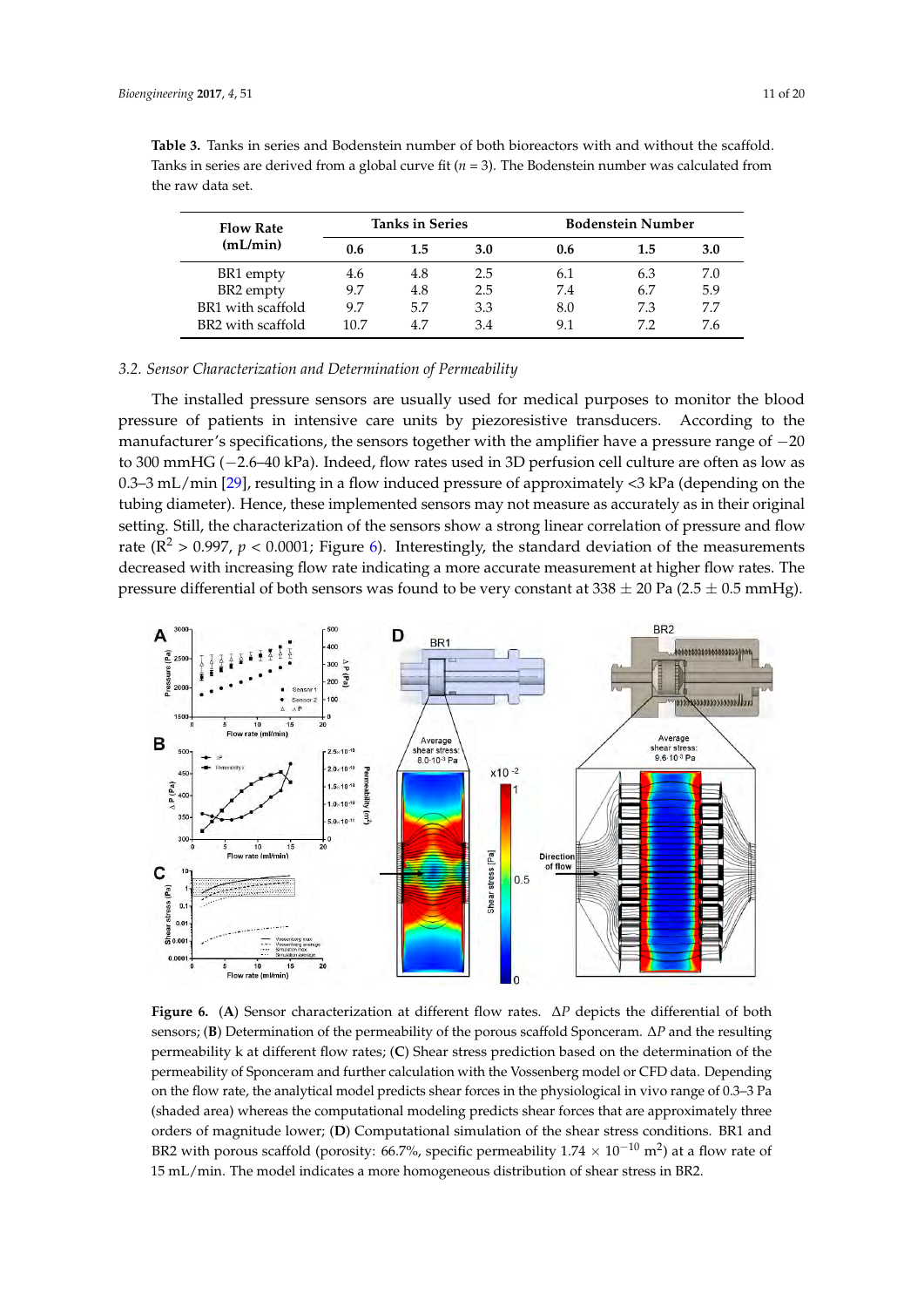To determine the permeability *k* of Sponceram, the pressure differential upstream and downstream of the bioreactor was recorded at different flow rates. Since *k* is a material constant, ∆*P* should increase proportionately with the flow rate. Although the pressure sensors appear to be accurate, the calculated permeability changed with the flow rate (Figure [6\)](#page-10-1). ∆*P* increased linearly for flow rates >7.5 mL/min while *k* remained almost stable. Therefore, the average of the calculated *k*-values from 9 to 15 mL/min  $(k = 1.7 \pm 0.9 \times 10^{-10} \text{ m}^2)$  was inserted in the shear stress equations and the computational model. Similarly, the permeability of Sponceram with a higher porosity (80%) than the Sponceram discs used in this study was found to be  $k = 1.88 \times 10^{-8}$  m<sup>2</sup> and the permeability of cancellous bone was approximately 2.1 × 10<sup>-9</sup> m<sup>2</sup> as reported before [\[25\]](#page-18-2). The lower permeability measured in the present study can be attributed to the lower porosity (67%) of Sponceram used in this study.

## *3.3. Fluid Shear Stress Estimation*

Mechanical stimuli such as shear forces are commonly known to influence cellular behavior. Fluid shear forces can induce the differentiation of stem cells towards specific lineages which is important in all dynamic cell culture processes [\[30\]](#page-18-7). In this study we conducted a computational simulation to compare the shear stress distribution in two different bioreactor chambers on a bone like scaffold. The interstitial Reynolds number *Re<sup>i</sup>* was calculated first to ensure that Darcy's law is applicable (*Re<sup>i</sup>* < 8). *Re<sup>i</sup>* was found to be between 0.28 and 7 for flow rates between 1.5 and 15 mL/min, thus indicating a laminar flow. Depending on the flow rate and bioreactor geometry, the average shear stress calculated by the simulation was between  $0.1 \times 10^{-2}$  and  $1 \times 10^{-2}$  Pa, and the maximum shear stress was between  $8.8 \times 10^{-2}$  and  $85.2 \times 10^{-2}$  Pa (Table [4\)](#page-11-0). Although the average shear stress is similar in both bioreactor models, the maximum shear stress is about 2-fold higher in BR1, indicating higher stress peaks due to the bioreactor geometry.

| <b>Bioreactor</b> | Inlet<br>Velocity<br>${\rm [mm/s]}$ |                                               | <b>CFD Simulation</b>                         | <b>Vossenberg Model</b>                       |                                               |  |
|-------------------|-------------------------------------|-----------------------------------------------|-----------------------------------------------|-----------------------------------------------|-----------------------------------------------|--|
|                   |                                     | <b>Average Shear</b><br>Stress $[10^{-2}$ Pa] | <b>Maximum Shear</b><br>Stress $[10^{-2}$ Pa] | <b>Average Shear</b><br>Stress $[10^{-2}$ Pa] | <b>Maximum Shear</b><br>Stress $[10^{-2}$ Pa] |  |
|                   | 3.5                                 | 0.1                                           | 8.8                                           | 23.4                                          | 56.0                                          |  |
| BR1               | 17.7                                | 0.4                                           | 43.4                                          | 117.2                                         | 280.0                                         |  |
|                   | 35.4                                | 0.8                                           | 85.3                                          | 234.4                                         | 560.0                                         |  |
|                   | 3.5                                 | 0.1                                           | 4.6                                           |                                               |                                               |  |
| BR <sub>2</sub>   | 17.7                                | 0.5                                           | 22.9                                          |                                               |                                               |  |
|                   | 35.4                                | 1.0                                           | 45.4                                          |                                               |                                               |  |

<span id="page-11-0"></span>**Table 4.** Data from the CFD simulation and Vossenberg model describing the average and maximum shear stress inside the scaffold.

Generally, the results of the simulation indicate higher shear forces at the surfaces of the scaffold where the fluid enters. In BR1, higher shear forces occur at the entrance, core, and exit of the scaffold whereas the outer areas show very low shear forces. In contrast, BR2 displays a much more homogeneous shear stress distribution throughout the scaffold (Figure [6\)](#page-10-1).

Furthermore, an analytical model that uses the permeability *k* as an indicator for wall shear stress was used to estimate shear stress and was compared to the CFD derived calculation. The Vossenberg model predicts average shear stress between 0.23 and 2.34 Pa which is approximately 3 orders of magnitude lower than that predicted by the CFD simulation. Maximum shear forces were calculated to be between 0.56 and 5.6 Pa which is approximately 6-fold higher than that estimated by the CFD simulation (Figure [6\)](#page-10-1). Simplification of the scaffold in the computational model probably lowers the prediction of shear forces. Also, in a study by Jungreuthmayer, et al. [\[31\]](#page-18-8) where µCT data of a scaffold was used for CFD analysis, the computational model underestimated shear forces compared to the analytical models.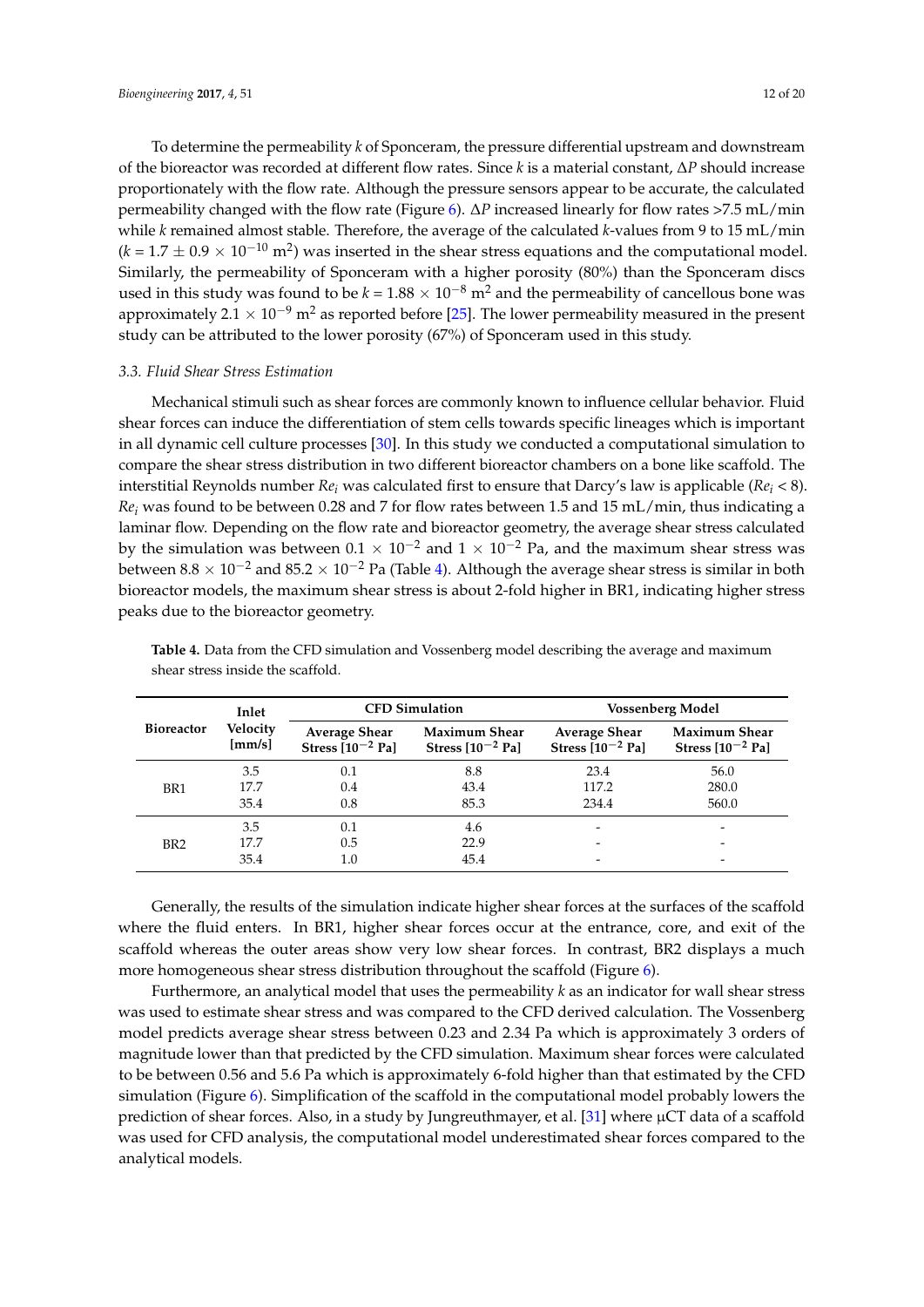Although estimations from computational and analytical models differ from each other, the shear forces calculated from the analytical models were in the range of in vivo shear stress of bone, which is expected to be between 0.3 and 3 Pa [\[32\]](#page-18-9). Therefore, this bioreactor-incubator system, together with this scaffold, may represent a suitable system for bone tissue engineering.

## *3.4. Bioreactor Cultivation*

To investigate the influence of the different shear stress distributions and flow profiles of BR1 and BR2 on osteogenic differentiation of human ASCs, cells were cultivated for 21 days in ODM on the 3D ceramic matrix Sponceram. Seeded matrices in 6 well plates (3D static) and cells seeded in conventional 12 well plates (2D static) served as controls. The cell number of each sample was determined indirectly via DNA quantification and was highest in the 3D and 2D control group. However, twice as many cells were found in BR2 compared to BR1 where the cell number did not change significantly compared to day 0 (Figure 7). These findings were also confirmed by DAPI staining (Figure [8\)](#page-12-1).  $\alpha$  or day  $\alpha$  findings were also confirmed by DAPI  $\alpha$  or  $\alpha$ 

<span id="page-12-0"></span>

per cell of adipose derived mesenchymal stem cells (ASCs) cultivated on Sponceram in a perfusion bioreactor or under 3D and 2D static conditions. Data are represented as mean  $\pm$  SD (*n* = 3); \* significant  $\frac{1}{2}$  if  $\alpha$  and  $\alpha$  is discreted sometimes in panel  $(\Lambda)$  and  $\alpha$   $\Omega$  at  $\alpha$  is negative in each  $\alpha$  and  $\alpha$  is the substantial  $\alpha$ difference of the indicated conditions in panel (A) or to 3D static in panel (C) with a confidence interval<br>of 00% and n < 0.001 **Figure 7.** (**A**) Cell numbers, (**B**) course of alkaline phosphatase (ALP) activity and (**C**) ALP activity of 99% and *p* < 0.001. confidence interval of 99% and *p* < 0.001.  $\frac{1}{\sqrt{2}}$  or to  $\frac{1}{\sqrt{2}}$  or to  $\frac{1}{\sqrt{2}}$  or to  $\frac{1}{\sqrt{2}}$  static in panel (**C**) with a new panel (**C**) with a new panel (**C**) with a new panel (**C**) with a new panel (**C**) with a new panel (**C**) with a new pan

<span id="page-12-1"></span>

Figure 8. (A) 4',6-diamidin-2-phenylindol (DAPI) stain and (B) DAPI-calcein double stain of Sponceram after 21 days of cultivation with ASCs in a perfusion bioreactor or under static conditions.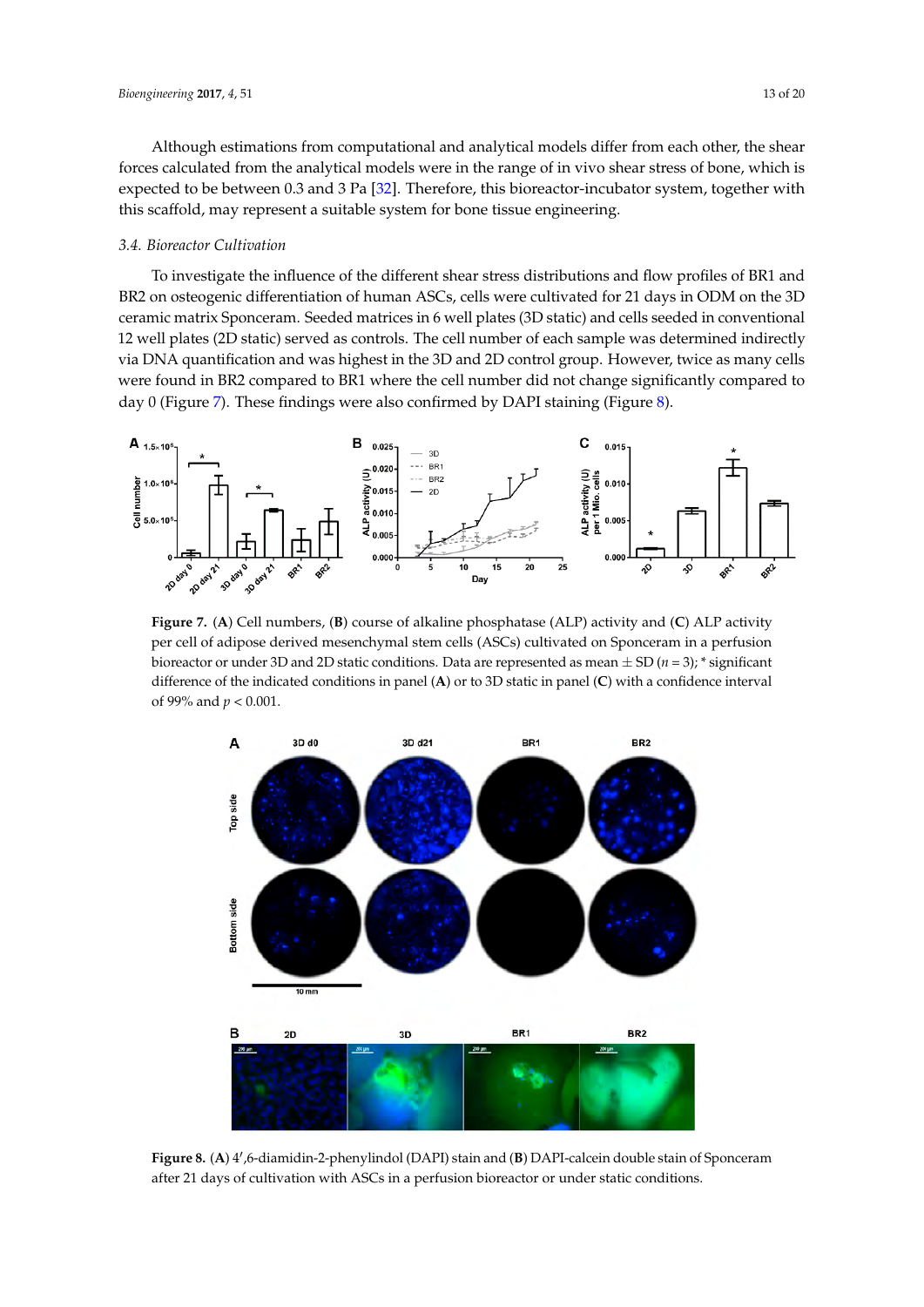<span id="page-13-0"></span>Glucose consumption and lactate production were steady throughout the entire cultivation period although lactate production decreased slightly after 12 days in dynamic conditions (Figure [9\)](#page-13-0). The overall glucose consumption and lactate production was found to be highest in 3D static conditions. However, consumption and production per cell between day 19 and 21 indicates a higher glycolytic activity in cells cultivated in dynamic conditions (Table [5\)](#page-13-1).



(D) lactate production per cell between day 19 and 21 of ASCs cultivated on Sponceram in a perfusion bioreactor or under 3D and 2D static conditions. Data are represented as mean  $\pm$  SD ( $n = 3$ ); \* indicates perfusion bioreactor or under  $3D$  defined bioreactor or under  $\frac{1}{2D}$  ( $\frac{2D}{2D}$   $\frac{1}{2D}$   $\frac{1}{2D}$   $\frac{1}{2D}$   $\frac{1}{2D}$   $\frac{1}{2D}$   $\frac{1}{2D}$   $\frac{1}{2D}$   $\frac{1}{2D}$   $\frac{1}{2D}$   $\frac{1}{2D}$   $\frac{1}{2D}$   $\frac{1}{2D}$   $\$ significant difference to 3D static with a confidence interval of 99% and  $p < 0.001$ . **Figure 9.** Course of (**A**) glucose consumption and (**C**) lactate production, (**B**) glucose consumption and

<span id="page-13-1"></span>**Table 5.** Glucose consumption and lactate production of ASCs under different cultivation conditions **Table 5.** Glucose consumption and lactate production of ASCs under different cultivation conditions (*n* = 3). (*n* = 3).

| Condition       | <b>Cumulative Glucose</b><br>Consumption $(\mu mol)$ | Cumulative Lactate<br>Consumption $(\mu mol)$ | <b>Ratio</b> |
|-----------------|------------------------------------------------------|-----------------------------------------------|--------------|
| 2D              | $37.9 + 2.9$                                         | $85.5 + 8.7$                                  | 2.26         |
| 3D              | $66.3 + 4.5$                                         | $150.1 + 15.0$                                | 2.26         |
| BR <sub>1</sub> | $36.6 + 4.1$                                         | $74.2 + 26.7$                                 | 2.15         |
| BR <sub>2</sub> | $52.8 + 2.4$                                         | $113.6 + 11.7$                                | 2.02         |

ALP activity, a marker for osteogenic differentiation, increased after approximately 12–14 days 2D and 3D static conditions. In contrast, in dynamic conditions it was elevated from day 3 on but did in 2D and 3D static conditions. In contrast, in dynamic conditions it was elevated from day 3 on but not increase as much as under static conditions after 14 days. However, ALP activity per cell revealed an increased activity in all 3D conditions compared to 2D conditions, while the activity per cell in BR1 are increased activity in all 3D conditions compared to 2D conditions, while the activity per cent in 2012 was found to be higher compared to BR2 (Figure [7\)](#page-12-0). ALP activity, a marker for osteogenic differentiation, increased after approximately 12–14 days in

Matrix mineralization was determined by calcein and von Kossa stain. Calcium depositions Matrix mineralization was determined by calcein and von Kossa stain. Calcium depositions were found in all conditions (Figures [8](#page-12-1) and [10\)](#page-14-0). However, only few stained areas were observed. were found in all conditions (Figures 8 and 10). However, only few states 8 and 10). However, only few states were observed. However, only few states in the state of the state of the state of the state of the state of the Furthermore, phosphate depositions were found to be increased in BR1 but only slightly in BR2 and Furthermore, phosphate depositions were found to be increased in BR1 but only slightly in BR2 and 3D static conditions. 3D static conditions.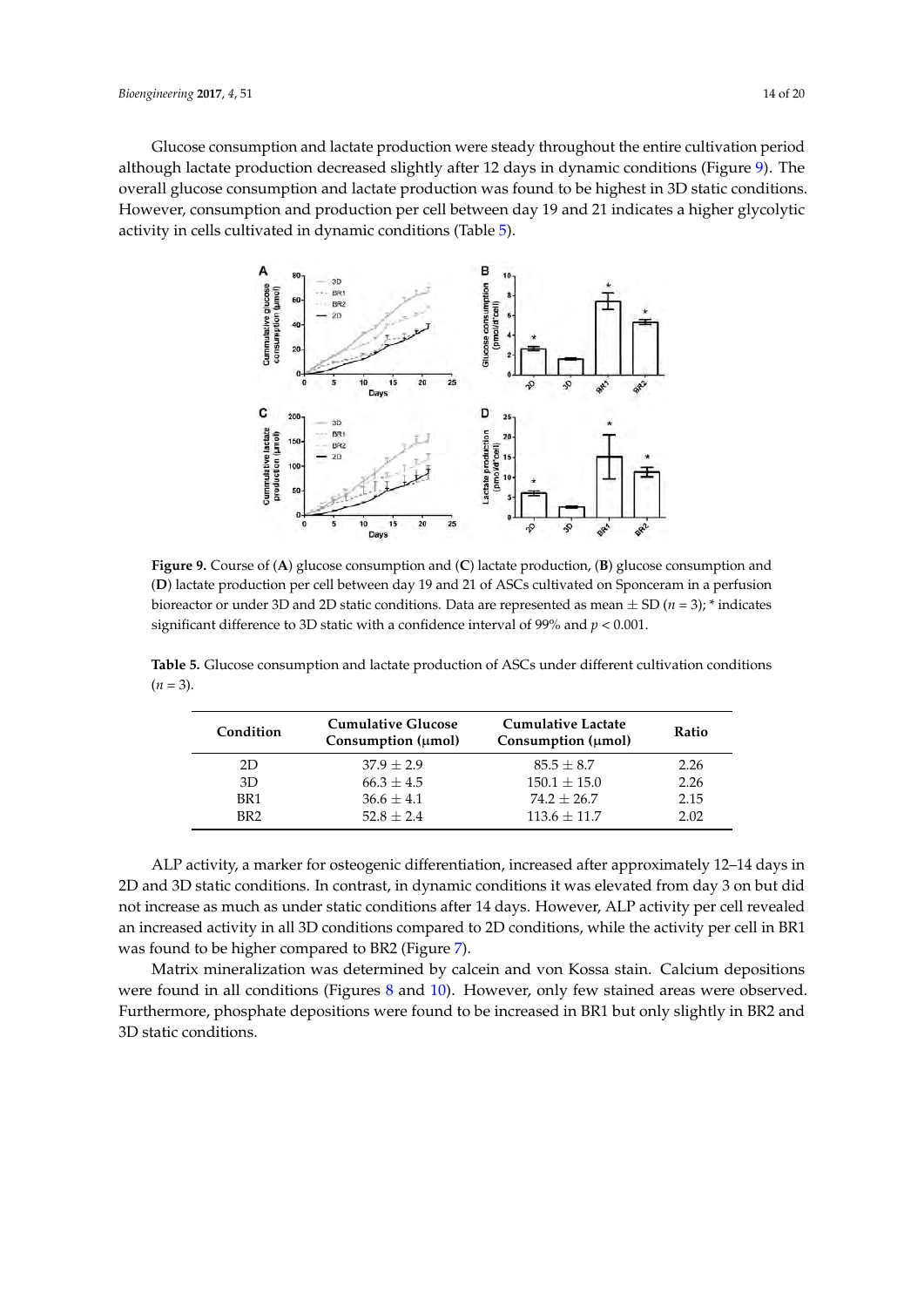<span id="page-14-0"></span>

**Figure 10.** Von Kossa stain of Sponceram after 21 days of cultivation with ASCs in a perfusion **Figure 10.** Von Kossa stain of Sponceram after 21 days of cultivation with ASCs in a perfusion bioreactor or under static conditions.

#### **4. Discussion**

In this study we developed a miniaturized perfusion bioreactor system together with a specialized incubator system for use in different cell culture applications and for bioprocess optimization. At first, the incubator system was developed and modified to serve as a flexible platform for bioreactor cultivation. For this, it was equipped with pressure sensors, hydrostatic pressure valves, and multi-channel pumps that can be programmed according to the user's needs.

Next, in order to establish a flexible perfusion system we designed, manufactured, characterized, and compared two different bioreactor chambers. The general advantages of both chambers are depicted in Table [6.](#page-14-1) Hence, the flow velocity profiles of both the bioreactors were simulated and the mixing behavior was characterized by measuring the residence time distribution. Though, BR2 displayed a more PFR like mixing behavior compared to BR1, flow rates of 1.5 mL/min and higher were considered to provide sufficient mixing. Although the RTDs from both bioreactors did not differ considerably, the flow field experienced by cells might be different [\[33\]](#page-18-10). Recirculation areas found in the CFD simulation of BR1 indicate a different flow field than in BR2 where MDUs prevent those recirculation areas. The tanks-in-series model also revealed less axial dispersion in BR2. Indeed, MDUs in BR2 promote a uniform flow velocity profile and plug flow like behavior throughout the scaffold while preserving proper mixing.

<span id="page-14-1"></span>

| Aspect        | BR1                                                                                       | BR <sub>2</sub>                                                                                                                                                                      |
|---------------|-------------------------------------------------------------------------------------------|--------------------------------------------------------------------------------------------------------------------------------------------------------------------------------------|
| Advantages    | - Sufficient mixing<br>- Increased matrix mineralization<br>- Increased ALP activity/cell | - Sufficient mixing<br>- Homogeneous flow profile and shear<br>stress distribution throughout the scaffold<br>- Increased proliferation<br>- More homogeneous growth on the scaffold |
| Disadvantages | - Inhomogeneous flow profile and<br>shear stress distribution                             | - Comparably low matrix mineralization                                                                                                                                               |

**Table 6.** Conclusive overview on the characteristics of BR1 and BR2.

Furthermore, the permeability of a porous scaffold was determined with pressure sensors in order to estimate shear stress with the model proposed by Vossenberg and a CFD simulation. Medium distribution units of BR2 proved to be beneficial in promoting a uniform flow velocity and shear stress distribution throughout the scaffold. A homogeneous flow and shear stress profile is highly preferable since this ensures maximum control and reproducible results during the experiments. To investigate effects of the different flow and shear stress profiles, both bioreactor chambers were compared in a proof-of-concept bioreactor cultivation study.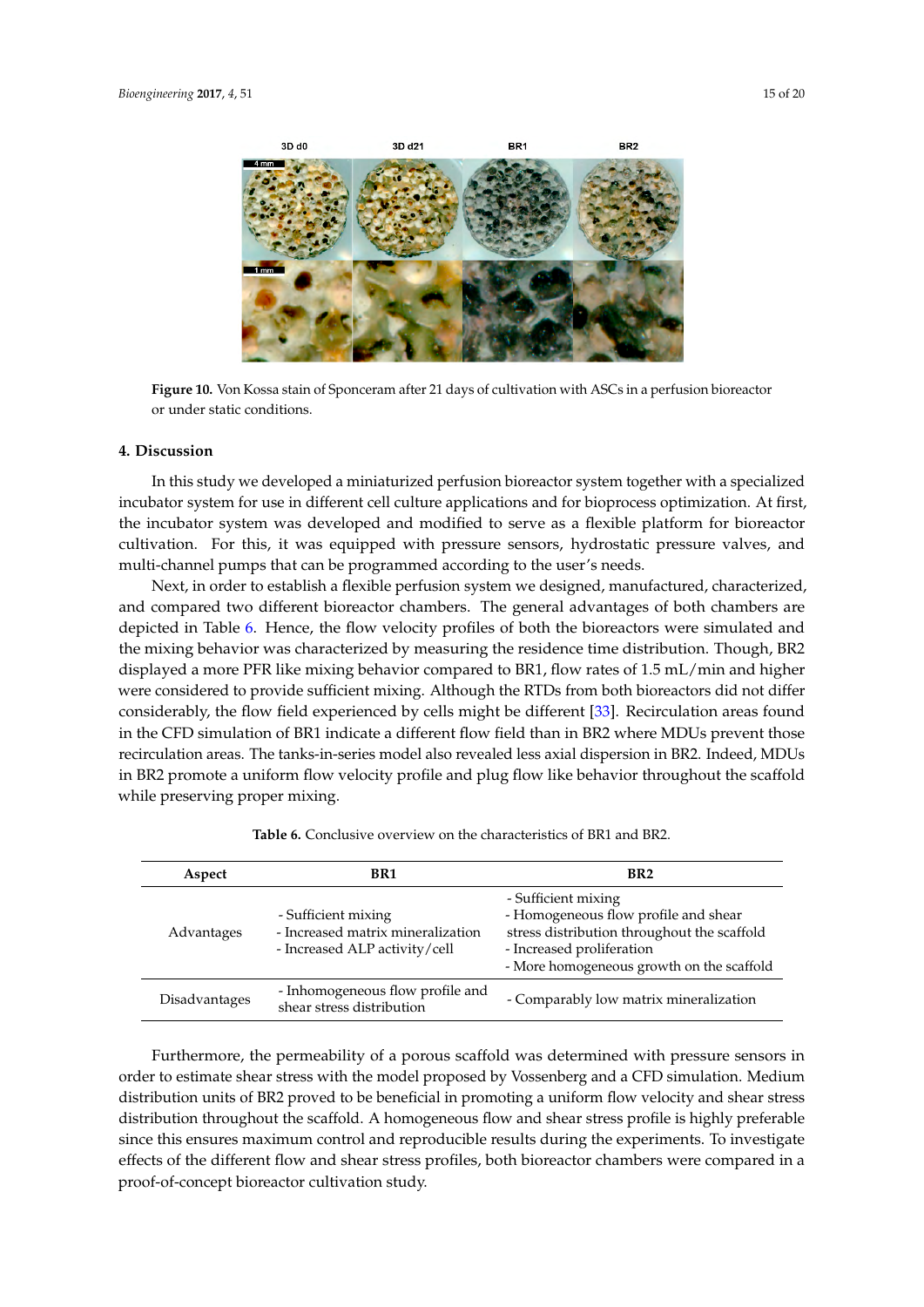For this, the flow rate was chosen according to the calculations of the simulation and mathematical model as follows. The average shear stress at a flow rate of 1.5 mL/min was between 0.001 (CFD) and 0.23 Pa (Vossenberg) and the maximum shear stress was between 0.08 and 0.56 Pa which only partially lies in the physiologic in vivo shear stress of 0.3–3 Pa. However, osteogenic differentiation performed in 3D conditions was found to be increased with shear stress by about one order of magnitude lower than the in vivo shear stress [\[6\]](#page-17-2). Seemingly, lower shear forces are sufficient to induce osteogenic differentiation. Also, the maximum shear stress was shown to increase dramatically compared to the average shear stress with increasing flow rate if the permeability constant *k* is below  $1 \times 10^{-10}$  m<sup>2</sup> [\[27\]](#page-18-4). In the present work, the permeability constant *k* of the scaffold was found to be  $1.7\pm0.9\times10^{-10}$  m<sup>2</sup>. Furthermore, the Vossenberg model was developed for scaffolds with perpendicular fibers and thus the permeability might not be as predictive for shear stress as in a porous scaffold. Also, the CFD simulation lacks accuracy since it is based on a simplified geometry of the scaffold. Taken all together, the flow rate of the proof of concept study was set to 1.5 mL/min to generate shear forces at the lower

end of the physiologic range in order to avoid excessive washout of cells.

After 21 days of cultivation, the cell number was found to be increased in BR2 compared to BR1 while the cell distribution was more homogeneous as indicated by DAPI staining. However, cell number and glucose consumption indicate lower proliferation in dynamic conditions compared to static conditions. Thus, cells in dynamic conditions might have been subject to washout by perfusion. The ratio of lactate production per mole consumed glucose is commonly used as an index for anaerobic metabolism which occurs mainly in proliferating mesenchymal stem cells. These cells display a higher ratio since they generate energy rather by anaerobic glycolysis than by oxidative phosphorylation [\[34\]](#page-18-11). Indeed, cells cultivated under dynamic conditions display a lower ratio (2.02–2.15) than under static conditions (2.26) which might indicate a shift to oxidative phosphorylation and therefore to differentiation. Also, ALP activity per cell was found to be higher in dynamic conditions and phosphate deposition was only visible in BR1. These findings suggest increased differentiation in dynamic conditions. However, the glucose consumption and lactated production per cell was found to be significantly higher in dynamic conditions compared to static conditions. Controversially, a previous study by Pattappa et al. [\[35\]](#page-18-12) reported reduced glycolytic activity during osteogenic differentiation. However, this study was carried out in conventional 2D static conditions. In contrast, 3D dynamic conditions increase the mass transfer of nutrients, oxygen, and waste products, which together with mechanical stimulation might alter metabolic activity in comparison to 2D static cultivation conditions.

Regarding the influence of the flow and shear stress profile of BR1 and BR2 on the osteogenic differentiation, cells of BR1 showed increased ALP activity per cell and matrix mineralization compared to BR2. Interestingly, phosphate depositions were present only in the center of BR1 where flow velocity and shear stress is the highest as indicated by the CFD simulations. Furthermore, the maximum flow velocity at 1.5 mL was found to be 3.6-fold higher in BR1. Although it did not affect the average shear stress, it caused a 1.9-fold increase in the maximum shear stress. Also, the maximum shear stress in BR1 was 88-fold higher than the average shear stress while it was only 46-fold higher in BR2. The findings of the CFD simulation together with the data from bioreactor cultivation suggest that in order to generate shear stress as high as in BR1, the volumetric flow rate needs to be increased in BR2. In this study, where both bioreactor chambers were operated at the same flow rate, BR1 supported an increased osteogenic differentiation of ASCs while BR2 maintained homogeneous cell growth rather than differentiation. Since it is likely that differentiation was induced by higher shear stress in the center of BR1, a higher flow rate resulting in similar shear stress conditions might foster comparable differentiation in BR2 as well. In conclusion, depending on the mathematical model, shear stress calculations derived from characterization of the matrix and CFD simulation suggested physiologic shear stress conditions for a broad flow rate spectrum of 1.5 to 15 mL/min. However, simulations were predictable for the relative comparison of BR1 and BR2, and an optimal flow rate for the generation of physiologic shear stress still needs to be evaluated by experiments. The successful screening of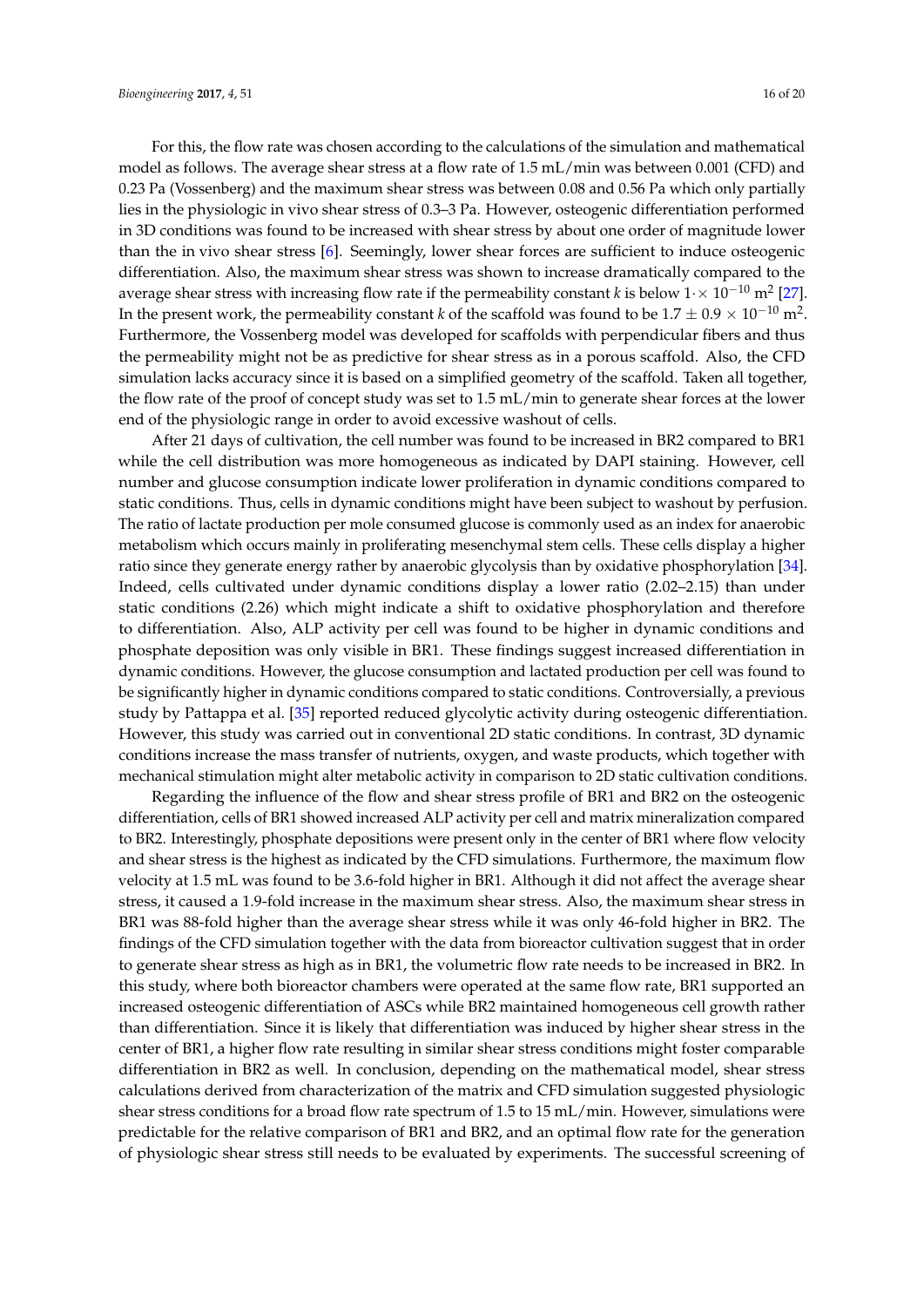different shear stress and hydrostatic pressure conditions in this system was demonstrated before on a decellularized bone matrix [\[23\]](#page-18-0).

Perfusion systems have been proven to be beneficial for tissue engineering purposes such as bone or cartilage engineering [\[36,](#page-18-13)[37\]](#page-18-14). For instance, numerous studies show a higher matrix deposition or upregulation of relevant genes in comparison to static culture conditions when bone precursor cells are exposed to fluid shear stress [\[38](#page-18-15)[–43\]](#page-18-16). Although several tailor-made [\[10](#page-17-6)[,11](#page-17-15)[,44\]](#page-19-0) and commercially available [\[45](#page-19-1)[–47\]](#page-19-2) perfusion systems were developed and successfully used, there is a lack of automated sensor-controlled systems that allow the cultivation of multiple independent replicates under different conditions.

However, the presented system allows the determination of the permeability of scaffolds, thus enabling estimation and control of shear stress during cultivation. Since different flow and pressure regimes can be programmed with the built-in control unit, the incubator allows comprehensive control over the mechanical environment. The bioreactor chamber developed in this study has been used with hard scaffolds (e.g., ceramics) but was designed to host also soft scaffolds (e.g., hydrogels) of different sizes via integrated grids. Together with the possibility to cultivate up to sixteen independent reactors (with an upgrade of the pumping head) in one incubator, we hypothesize it can be used not only in the field of bone tissue engineering but also in a wider variety of 3D cell culture processes. Further studies will focus on demonstrating its benefit in the testing and optimization of different dynamic cell culture conditions (including hydrostatic pressure) on other biomaterials.

## **5. Conclusions**

A parallelizable, miniaturized perfusion bioreactor system, together with a tailor-made incubator, was developed and characterized. In particular, it was designed to be flexible and modular in terms of exchanging different parts such as the tubing, pumping head, and scaffold or adding additional instrumentation, such as pinch valves for the application of hydrostatic pressure. Integrated pressure sensors allow the estimation of fluid shear stress that cells experience on a scaffold and as a result permit the screening of the effects of different mechanical culture conditions. The effect of different flow and shear stress profiles were investigated in a proof of concept study. CFD data and shear stress calculations were found to be predictable for a relative comparison of two bioreactor geometries, but not for the prediction of the optimal flow rate. We assume a parallelizable miniaturized system where only small amounts of cells, culture medium, and scaffolds are required, that will support throughput and reproducibility, and thus will be beneficial for the optimization of dynamic 3D cell culture applications.

**Acknowledgments:** This work was partially supported by the FFG (Research Promotion Agency, project number 846065), Austria. The authors are thankful to the mechanical workshop of the Institute of Technical Chemistry of the Leibniz University of Hannover, Germany and to TecSense, Grambach, Austria for the manufacturing of bioreactor parts.

**Author Contributions:** Dominik Egger designed and performed the experiments, data analysis, and prepared the manuscript. Monica Fischer performed experiments and data analysis. Andreas Clementi performed experiments. Volker Ribitsch contributed to the design and manufacturing of the bioreactor. Jan Hansmann developed the incubator system and contributed to design of the study and preparation of the manuscript. Cornelia Kasper designed the study and contributed to the preparation of the manuscript.

**Conflicts of Interest:** The authors declare no conflict of interest.

## **References**

- <span id="page-16-0"></span>1. Volkmer, E.; Drosse, I.; Otto, S.; Stangelmayer, A.; Stengele, M.; Kallukalam, B.C.; Mutschler, W.; Schieker, M. Hypoxia in static and dynamic 3D culture systems for tissue engineering of bone. *Tissue Eng. Part A* **2008**, *14*, 1331–1340. [\[CrossRef\]](http://dx.doi.org/10.1089/ten.tea.2007.0231) [\[PubMed\]](http://www.ncbi.nlm.nih.gov/pubmed/18601588)
- <span id="page-16-1"></span>2. Goldstein, A.S.; Juarez, T.M.; Helmke, C.D.; Gustin, M.C.; Mikos, A.G. Effect of convection on osteoblastic cell growth and function in biodegradable polymer foam scaffolds. *Biomaterials* **2001**, *22*, 1279–1288. [\[CrossRef\]](http://dx.doi.org/10.1016/S0142-9612(00)00280-5)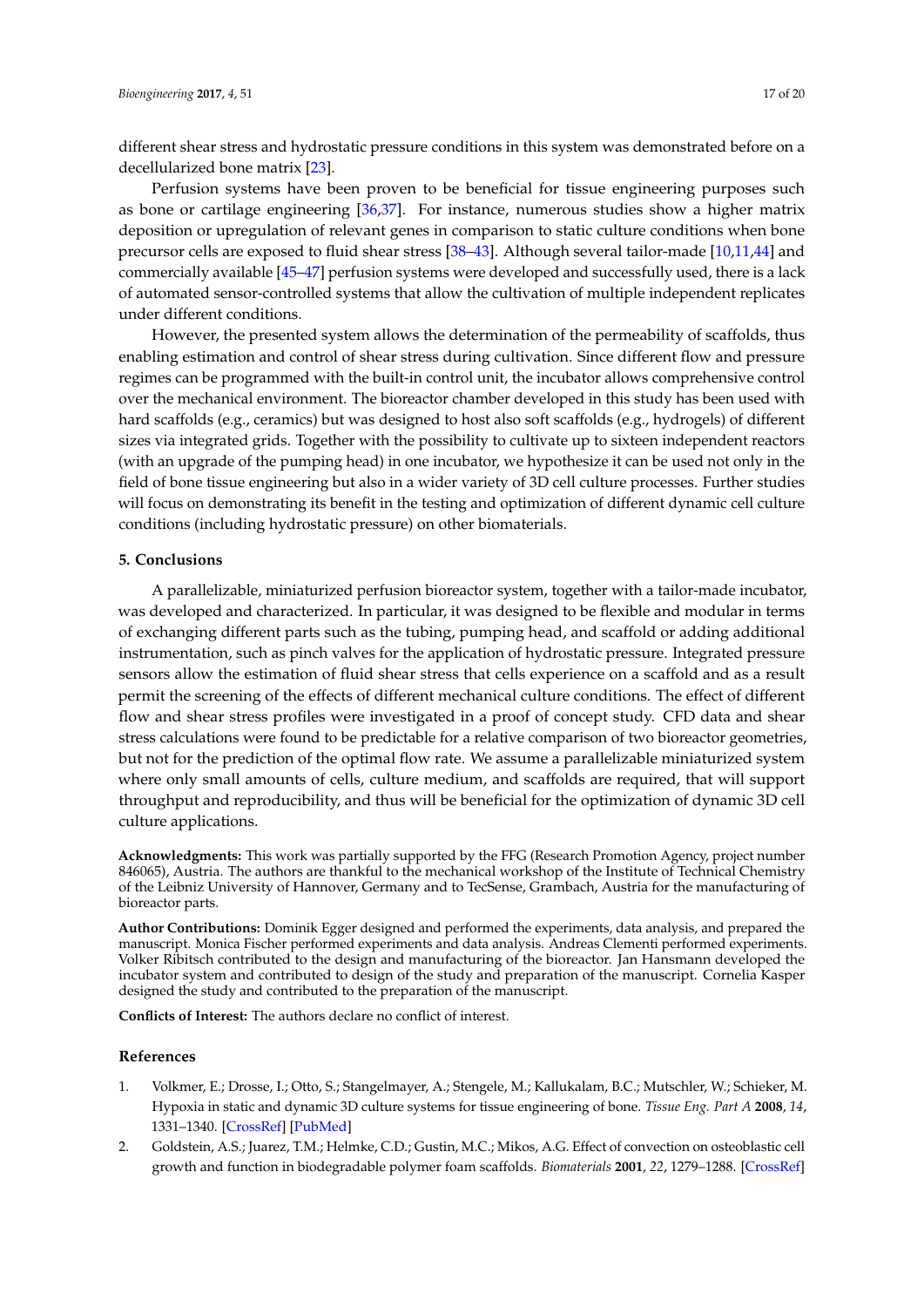- 3. Stiehler, M.; Bünger, C.; Baatrup, A.; Lind, M.; Kassem, M.; Mygind, T. Effect of dynamic 3-D culture on proliferation, distribution, and osteogenic differentiation of human mesenchymal stem cells. *J. Biomed. Mater. Res. Part A* **2009**, *89*, 96–107. [\[CrossRef\]](http://dx.doi.org/10.1002/jbm.a.31967) [\[PubMed\]](http://www.ncbi.nlm.nih.gov/pubmed/18431785)
- <span id="page-17-0"></span>4. Wang, T.; Wu, H.; Wang, H.; Lin, F.; Sun, J. Regulation of adult human mesenchymal stem cells into osteogenic and chondrogenic lineages by different bioreactor systems. *J. Biomed. Mater. Res. Part A* **2009**, *88*, 935–946. [\[CrossRef\]](http://dx.doi.org/10.1002/jbm.a.31914)
- <span id="page-17-1"></span>5. Gooch, K.J.; Kwon, J.H.; Blunk, T.; Langer, R.; Freed, L.E.; Vunjak-Novakovic, G. Effects of mixing intensity on tissue-engineered cartilage. *Biotechnol. Bioeng.* **2001**, *72*, 402–407. [\[CrossRef\]](http://dx.doi.org/10.1002/1097-0290(20000220)72:4<402::AID-BIT1002>3.0.CO;2-Q)
- <span id="page-17-2"></span>6. Sikavitsas, V.I.; Bancroft, G.N.; Mikos, A.G. Formation of three-dimensional cell/polymer constructs for bone tissue engineering in a spinner flask and a rotating wall vessel bioreactor. *J. Biomed. Mater. Res.* **2002**, *62*, 136–148. [\[CrossRef\]](http://dx.doi.org/10.1002/jbm.10150) [\[PubMed\]](http://www.ncbi.nlm.nih.gov/pubmed/12124795)
- <span id="page-17-3"></span>7. Begley, C.M.; Kleis, S.J. The fluid dynamic and shear environment in the NASA/JSC rotating-wall perfused-vessel bioreactor. *Biotechnol. Bioeng.* **2000**, *70*, 32–40. [\[CrossRef\]](http://dx.doi.org/10.1002/1097-0290(20001005)70:1<32::AID-BIT5>3.0.CO;2-V)
- <span id="page-17-4"></span>8. Diederichs, S.; Röker, S.; Marten, D.; Peterbauer, A.; Scheper, T.; van Griensven, M.; Kasper, C. Dynamic cultivation of human mesenchymal stem cells in a rotating bed bioreactor system based on the  $Z^\circledast$  RP platform. *Biotechnol. Prog.* **2009**, *25*, 1762–1771. [\[CrossRef\]](http://dx.doi.org/10.1002/btpr.258) [\[PubMed\]](http://www.ncbi.nlm.nih.gov/pubmed/19795480)
- <span id="page-17-5"></span>9. Neumann, A.; Lavrentieva, A.; Heilkenbrinker, A.; Loenne, M.; Kasper, C. Characterization and Application of a Disposable Rotating Bed Bioreactor for Mesenchymal Stem Cell Expansion. *Bioengineering* **2014**, *1*, 231–245. [\[CrossRef\]](http://dx.doi.org/10.3390/bioengineering1040231)
- <span id="page-17-6"></span>10. Bancroft, G.N.; Sikavitsas, V.I.; Mikos, A.G. Technical note: Design of a flow perfusion bioreactor system for bone tissue-engineering applications. *Tissue Eng.* **2003**, *9*, 549–554. [\[CrossRef\]](http://dx.doi.org/10.1089/107632703322066723) [\[PubMed\]](http://www.ncbi.nlm.nih.gov/pubmed/12857422)
- <span id="page-17-15"></span>11. Sailon, A.M.; Allori, A.C.; Davidson, E.H.; Reformat, D.D.; Allen, R.J.; Warren, S.M. A novel flow-perfusion bioreactor supports 3D dynamic cell culture. *Biomed. Res. Int.* **2009**, *2009*, 873816. [\[CrossRef\]](http://dx.doi.org/10.1155/2009/873816) [\[PubMed\]](http://www.ncbi.nlm.nih.gov/pubmed/20037739)
- 12. Piola, M.; Soncini, M.; Cantini, M.; Sadr, N.; Ferrario, G.; Fiore, G.B. Design and Functional Testing of a Multichamber Perfusion Platform for Three-Dimensional Scaffolds. *Sci. World J.* **2013**, *2013*, 123974. [\[CrossRef\]](http://dx.doi.org/10.1155/2013/123974) [\[PubMed\]](http://www.ncbi.nlm.nih.gov/pubmed/24453787)
- <span id="page-17-7"></span>13. Hansmann, J.; Groeber, F.; Kahlig, A.; Kleinhans, C.; Walles, H. Bioreactors in tissue engineering—Principles, applications and commercial constraints. *Biotechnol. J.* **2013**, *8*, 298–307. [\[CrossRef\]](http://dx.doi.org/10.1002/biot.201200162) [\[PubMed\]](http://www.ncbi.nlm.nih.gov/pubmed/23161827)
- <span id="page-17-8"></span>14. Lee, P.J.; Hung, P.J.; Rao, V.M.; Lee, L.P. Nanoliter scale microbioreactor array for quantitative cell biology. *Biotechnol. Bioeng.* **2006**, *94*, 5–14. [\[CrossRef\]](http://dx.doi.org/10.1002/bit.20745) [\[PubMed\]](http://www.ncbi.nlm.nih.gov/pubmed/16315325)
- <span id="page-17-9"></span>15. Yu, W.; Qu, H.; Hu, G.; Zhang, Q.; Song, K.; Guan, H.; Liu, T. A microfluidic-based multi-shear device for investigating the effects of low fluid-induced stresses on osteoblasts. *PLoS ONE* **2014**, *9*, e89966. [\[CrossRef\]](http://dx.doi.org/10.1371/journal.pone.0089966) [\[PubMed\]](http://www.ncbi.nlm.nih.gov/pubmed/24587156)
- <span id="page-17-10"></span>16. Zhao, F.; Chella, R.; Ma, T. Effects of shear stress on 3-D human mesenchymal stem cell construct development in a perfusion bioreactor system: Experiments and hydrodynamic modeling. *Biotechnol. Bioeng.* **2007**, *96*, 584–595. [\[CrossRef\]](http://dx.doi.org/10.1002/bit.21184) [\[PubMed\]](http://www.ncbi.nlm.nih.gov/pubmed/16948169)
- <span id="page-17-11"></span>17. Jeong, J.Y.; Park, S.H.; Shin, J.W.; Kang, Y.G.; Han, K.-H.; Shin, J.-W. Effects of intermittent hydrostatic pressure magnitude on the chondrogenesis of MSCs without biochemical agents under 3D co-culture. *J. Mater. Sci. Mater. Med.* **2012**, *23*, 2773–2781. [\[CrossRef\]](http://dx.doi.org/10.1007/s10856-012-4718-z) [\[PubMed\]](http://www.ncbi.nlm.nih.gov/pubmed/22802107)
- <span id="page-17-12"></span>18. Fröhlich, M.; Grayson, W.L.; Marolt, D.; Gimble, J.M.; Kregar-Velikonja, N.; Vunjak-Novakovic, G. Bone grafts engineered from human adipose-derived stem cells in perfusion bioreactor culture. *Tissue Eng. Part A* **2009**, *16*, 179–189. [\[CrossRef\]](http://dx.doi.org/10.1089/ten.tea.2009.0164) [\[PubMed\]](http://www.ncbi.nlm.nih.gov/pubmed/19678762)
- 19. Grayson, W.L.; Bhumiratana, S.; Cannizzaro, C.; Chao, P.-H.G.; Lennon, D.P.; Caplan, A.I.; Vunjak-Novakovic, G. Effects of initial seeding density and fluid perfusion rate on formation of tissue-engineered bone. *Tissue Eng. Part A* **2008**, *14*, 1809–1820. [\[CrossRef\]](http://dx.doi.org/10.1089/ten.tea.2007.0255) [\[PubMed\]](http://www.ncbi.nlm.nih.gov/pubmed/18620487)
- 20. Wendt, D.; Marsano, A.; Jakob, M.; Heberer, M.; Martin, I. Oscillating perfusion of cell suspensions through three-dimensional scaffolds enhances cell seeding efficiency and uniformity. *Biotechnol. Bioeng.* **2003**, *84*, 205–214. [\[CrossRef\]](http://dx.doi.org/10.1002/bit.10759) [\[PubMed\]](http://www.ncbi.nlm.nih.gov/pubmed/12966577)
- <span id="page-17-13"></span>21. Zhao, F.; Ma, T. Perfusion bioreactor system for human mesenchymal stem cell tissue engineering: Dynamic cell seeding and construct development. *Biotechnol. Bioeng.* **2005**, *91*, 482–493. [\[CrossRef\]](http://dx.doi.org/10.1002/bit.20532) [\[PubMed\]](http://www.ncbi.nlm.nih.gov/pubmed/15895382)
- <span id="page-17-14"></span>22. Huang, C.; Ogawa, R. Effect of hydrostatic pressure on bone regeneration using human mesenchymal stem cells. *Tissue Eng. Part A* **2012**, *18*, 2106–2113. [\[CrossRef\]](http://dx.doi.org/10.1089/ten.tea.2012.0064) [\[PubMed\]](http://www.ncbi.nlm.nih.gov/pubmed/22607391)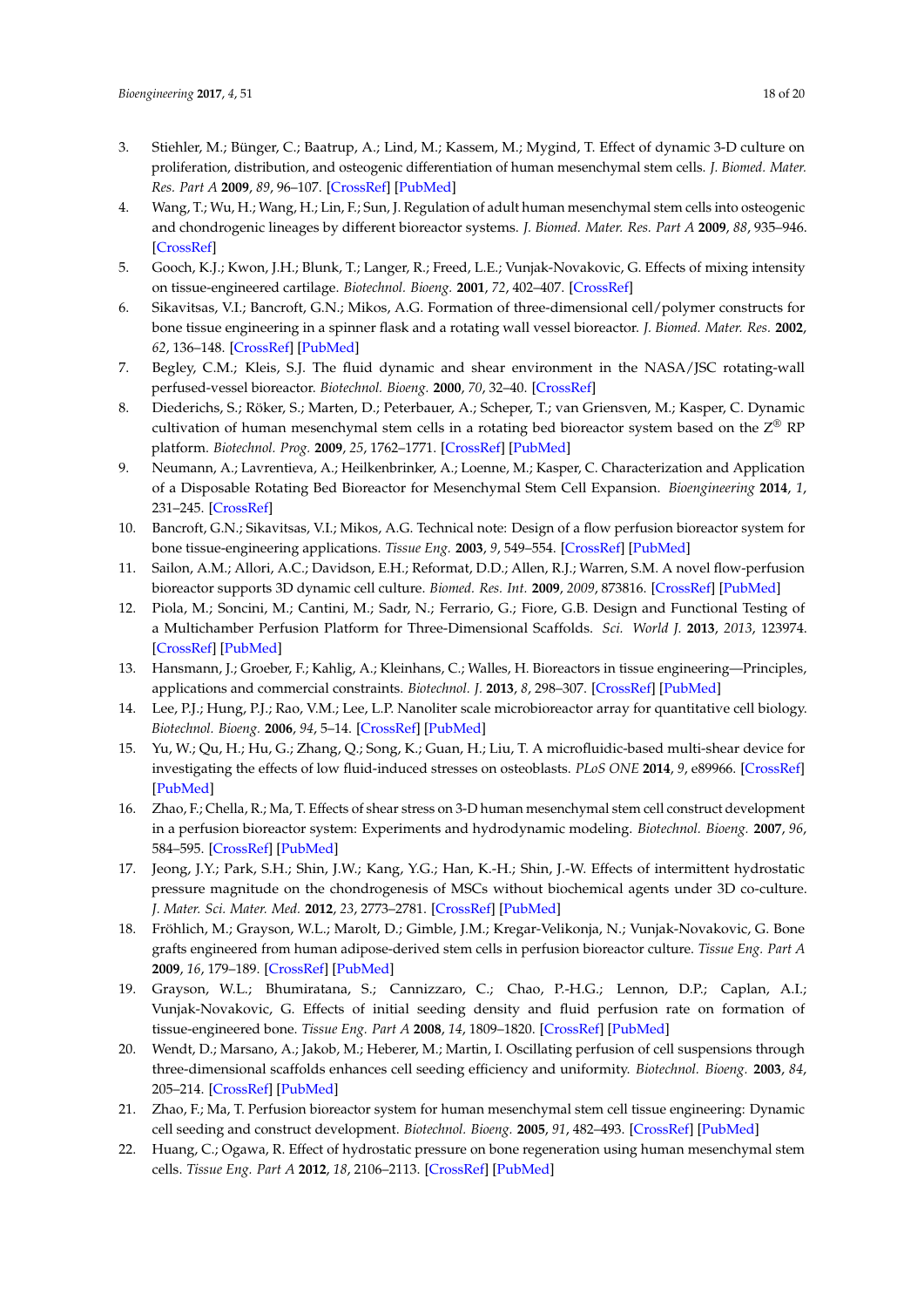- <span id="page-18-0"></span>23. Egger, D.; Spitz, S.; Fischer, M.; Handschuh, S.; Glösmann, M.; Friemert, B.; Egerbacher, M.; Kasper, C. Application of a Parallelizable Perfusion Bioreactor for Physiologic 3D Cell Culture. *Cells Tissues Organs* **2017**, *203*, 316–326. [\[CrossRef\]](http://dx.doi.org/10.1159/000457792) [\[PubMed\]](http://www.ncbi.nlm.nih.gov/pubmed/28291964)
- <span id="page-18-1"></span>24. Gugerell, A.; Neumann, A.; Kober, J.; Tammaro, L.; Hoch, E.; Schnabelrauch, M.; Kamolz, L.; Kasper, C.; Keck, M. Adipose-derived stem cells cultivated on electrospun l-lactide/glycolide copolymer fleece and gelatin hydrogels under flow conditions–aiming physiological reality in hypodermis tissue engineering. *Burns* **2015**, *41*, 163–171. [\[CrossRef\]](http://dx.doi.org/10.1016/j.burns.2014.06.010) [\[PubMed\]](http://www.ncbi.nlm.nih.gov/pubmed/25440846)
- <span id="page-18-2"></span>25. Sanz-Herrera, J.A.; Kasper, C.; van Griensven, M.; Garcia-Aznar, J.M.; Ochoa, I.; Doblare, M. Mechanical and flow characterization of Sponceram carriers: Evaluation by homogenization theory and experimental validation. *J. Biomed. Mater. Res. B Appl. Biomater.* **2008**, *87*, 42–48. [\[CrossRef\]](http://dx.doi.org/10.1002/jbm.b.31065) [\[PubMed\]](http://www.ncbi.nlm.nih.gov/pubmed/18395821)
- <span id="page-18-3"></span>26. Fogler, H.S. *Elements of Chemical Reaction Engineering*; Prentice-Hall PTR: Upper Saddle River, NJ, USA, 1999.
- <span id="page-18-4"></span>27. Vossenberg, P.; Higuera, G.A.; van Straten, G.; van Blitterswijk, C.A.; van Boxtel, A.J.B. Darcian permeability constant as indicator for shear stresses in regular scaffold systems for tissue engineering. *Biomech. Model. Mechanobiol.* **2009**, *8*, 499–507. [\[CrossRef\]](http://dx.doi.org/10.1007/s10237-009-0153-6) [\[PubMed\]](http://www.ncbi.nlm.nih.gov/pubmed/19360445)
- <span id="page-18-5"></span>28. Chor, M.V.; Li, W. A permeability measurement system for tissue engineering scaffolds. *Meas. Sci. Technol.* **2006**, *18*, 208. [\[CrossRef\]](http://dx.doi.org/10.1088/0957-0233/18/1/026)
- <span id="page-18-6"></span>29. Steward, A.J.; Kelly, D.J. Mechanical regulation of mesenchymal stem cell differentiation. *J. Anat.* **2015**, *227*, 717–731. [\[CrossRef\]](http://dx.doi.org/10.1111/joa.12243) [\[PubMed\]](http://www.ncbi.nlm.nih.gov/pubmed/25382217)
- <span id="page-18-7"></span>30. Martin, I.; Wendt, D.; Heberer, M. The role of bioreactors in tissue engineering. *TRENDS Biotechnol.* **2004**, *22*, 80–86. [\[CrossRef\]](http://dx.doi.org/10.1016/j.tibtech.2003.12.001) [\[PubMed\]](http://www.ncbi.nlm.nih.gov/pubmed/14757042)
- <span id="page-18-8"></span>31. Jungreuthmayer, C.; Donahue, S.W.; Jaasma, M.J.; Al-Munajjed, A.A.; Zanghellini, J.; Kelly, D.J.; O'Brien, F.J. A comparative study of shear stresses in collagen-glycosaminoglycan and calcium phosphate scaffolds in bone tissue-engineering bioreactors. *Tissue Eng. Part A* **2008**, *15*, 1141–1149. [\[CrossRef\]](http://dx.doi.org/10.1089/ten.tea.2008.0204) [\[PubMed\]](http://www.ncbi.nlm.nih.gov/pubmed/18831686)
- <span id="page-18-9"></span>32. Fritton, S.P.; Weinbaum, S. Fluid and Solute Transport in Bone: Flow-Induced Mechanotransduction. *Annu. Rev. Fluid Mech.* **2009**, *41*, 347–374. [\[CrossRef\]](http://dx.doi.org/10.1146/annurev.fluid.010908.165136) [\[PubMed\]](http://www.ncbi.nlm.nih.gov/pubmed/20072666)
- <span id="page-18-10"></span>33. Bilgen, B.; Chang-Mateu, I.M.; Barabino, G.A. Characterization of mixing in a novel wavy-walled bioreactor for tissue engineering. *Biotechnol. Bioeng.* **2005**, *92*, 907–919. [\[CrossRef\]](http://dx.doi.org/10.1002/bit.20667) [\[PubMed\]](http://www.ncbi.nlm.nih.gov/pubmed/16175564)
- <span id="page-18-11"></span>34. Chen, C.; Shih, Y.V.; Kuo, T.K.; Lee, O.K.; Wei, Y. Coordinated changes of mitochondrial biogenesis and antioxidant enzymes during osteogenic differentiation of human mesenchymal stem cells. *Stem Cells* **2008**, *26*, 960–968. [\[CrossRef\]](http://dx.doi.org/10.1634/stemcells.2007-0509) [\[PubMed\]](http://www.ncbi.nlm.nih.gov/pubmed/18218821)
- <span id="page-18-12"></span>35. Pattappa, G.; Heywood, H.K.; De Bruijn, J.D.; Lee, D.A. The metabolism of human mesenchymal stem cells during proliferation and differentiation. *J. Cell. Physiol.* **2011**, *226*, 2562–2570. [\[CrossRef\]](http://dx.doi.org/10.1002/jcp.22605) [\[PubMed\]](http://www.ncbi.nlm.nih.gov/pubmed/21792913)
- <span id="page-18-13"></span>36. Bjerre, L.; Bünger, C.E.; Kassem, M.; Mygind, T. Flow perfusion culture of human mesenchymal stem cells on silicate-substituted tricalcium phosphate scaffolds. *Biomaterials* **2008**, *29*, 2616–2627. [\[CrossRef\]](http://dx.doi.org/10.1016/j.biomaterials.2008.03.003) [\[PubMed\]](http://www.ncbi.nlm.nih.gov/pubmed/18374976)
- <span id="page-18-14"></span>37. Janssen, F.W.; Oostra, J.; van Oorschot, A.; van Blitterswijk, C.A. A perfusion bioreactor system capable of producing clinically relevant volumes of tissue-engineered bone: In vivo bone formation showing proof of concept. *Biomaterials* **2006**, *27*, 315–323. [\[CrossRef\]](http://dx.doi.org/10.1016/j.biomaterials.2005.07.044) [\[PubMed\]](http://www.ncbi.nlm.nih.gov/pubmed/16125223)
- <span id="page-18-15"></span>38. Grellier, M.; Bareille, R.; Bourget, C.; Amédée, J. Responsiveness of human bone marrow stromal cells to shear stress. *J. Tissue Eng. Regen Med.* **2009**, *3*, 302–309. [\[CrossRef\]](http://dx.doi.org/10.1002/term.166) [\[PubMed\]](http://www.ncbi.nlm.nih.gov/pubmed/19283726)
- 39. Li, Y.J.; Batra, N.N.; You, L.D.; Meier, S.C.; Coe, I.A.; Yellowley, C.E.; Jacobs, C.R. Oscillatory fluid flow affects human marrow stromal cell proliferation and differentiation. *J. Orthop. Res.* **2004**, *22*, 1283–1289. [\[CrossRef\]](http://dx.doi.org/10.1016/j.orthres.2004.04.002) [\[PubMed\]](http://www.ncbi.nlm.nih.gov/pubmed/15475210)
- 40. Haeri, S.M.J.; Sadeghi, Y.; Salehi, M.; Farahani, R.M.; Mohsen, N. Osteogenic differentiation of human adipose-derived mesenchymal stem cells on gum tragacanth hydrogel. *Biologicals* **2016**, *44*, 123–128. [\[CrossRef\]](http://dx.doi.org/10.1016/j.biologicals.2016.03.004) [\[PubMed\]](http://www.ncbi.nlm.nih.gov/pubmed/27055599)
- 41. Jaasma, M.J.; O'Brien, F.J. Mechanical stimulation of osteoblasts using steady and dynamic fluid flow. *Tissue Eng. Part A* **2008**, *14*, 1213–1223. [\[CrossRef\]](http://dx.doi.org/10.1089/ten.tea.2007.0321) [\[PubMed\]](http://www.ncbi.nlm.nih.gov/pubmed/18433309)
- 42. Bancroft, G.N.; Sikavitsas, V.I.; Van Den Dolder, J.; Sheffield, T.L.; Ambrose, C.G.; Jansen, J.A.; Mikos, A.G. Fluid flow increases mineralized matrix deposition in 3D perfusion culture of marrow stromal osteoblasts in a dose-dependent manner. *Proc. Natl. Acad. Sci.USA* **2002**, *99*, 12600–12605. [\[CrossRef\]](http://dx.doi.org/10.1073/pnas.202296599) [\[PubMed\]](http://www.ncbi.nlm.nih.gov/pubmed/12242339)
- <span id="page-18-16"></span>43. Scaglione, S.; Wendt, D.; Miggino, S.; Papadimitropoulos, A.; Fato, M.; Quarto, R.; Martin, I. Effects of fluid flow and calcium phosphate coating on human bone marrow stromal cells cultured in a defined 2D model system. *J. Biomed. Mater. Res. Part A* **2008**, *86*, 411–419. [\[CrossRef\]](http://dx.doi.org/10.1002/jbm.a.31607) [\[PubMed\]](http://www.ncbi.nlm.nih.gov/pubmed/17969030)